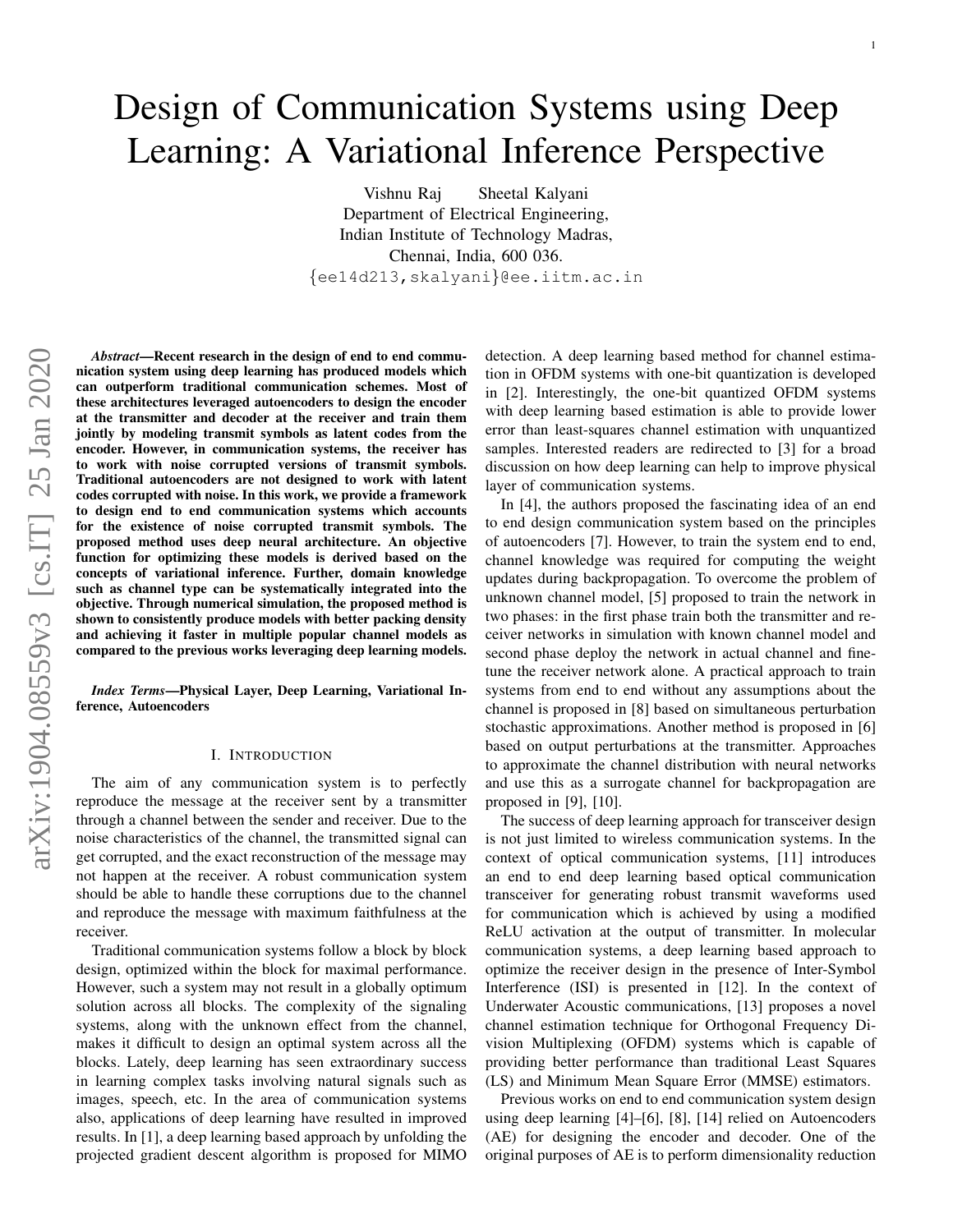TABLE I: Comparison of Proposed method to AE based models

| Characteristic                    | AE-based methods [4]–[6]    | Proposed Method                             |
|-----------------------------------|-----------------------------|---------------------------------------------|
| <b>Basic Concept</b>              | Autoencoders                | Variational Autoencoders                    |
| Accounts for noise in latent code | No                          | Yes                                         |
| Constant SNR required at training | Yes                         | N <sub>0</sub>                              |
| Method for Power control          | Through normalization layer | Through KL-divergence term in loss function |
| Type of power constraint          | Hard constraint             | Soft constraint                             |

[15] by using the latent codes produced by the encoder as compressed representation. The works in [4]–[6] used the concepts of AE to train an encoder for mapping a symbol to be transmitted to a constellation point and a decoder for decoding the learned mapping. However, when using AEs for end to end communication system design, two fundamental problems remain.

- 1) By using a normalization layer at the end of transmitter (encoder), the AE based designs effectively hard constrain the parameter space. The normalization layer was introduced to achieve power constraint at the encoder since otherwise, one can trivially increase the transmit power to achieve better reconstruction at the receiver. However, such a hard constraint in one of the layers of a deep network will impact the loss surface and parameter space one can explore [16]. This could lead to trading off better designs for hard power constraints.
- 2) In the context of communication systems, the decoder has to operate at a noisy version of the latent code produced by the encoder (transmitter and channel combined). However, autoencoders are not designed to act on noisy latent codes and to the best of our knowledge, there exists no theoretical work on the behavior of AEs in the presence of noisy latent codes. A variant of AEs known as *Noisy Autoencoders* can be used to work with noisy inputs [17], but not with a noise corrupted latent variable.

This motivated us to investigate models that can handle noisy latent codes, has a theoretical backing for the same, and which also imposes power constraint but as a soft constraint - hence enabling more exploration and subsequently leading to better constellation designs when compared to using AEs.

We propose a method based on the principles of Variational Autoencoders (VAEs) [18] which allows to account for the noisy latent codes and provides a systematic way for introducing soft constraints on transmit power. VAEs were originally proposed as a distribution approximating method for generative modeling. VAEs approximate a complete distribution of the latent codes, typically using a multivariate Gaussian distribution by characterizing the mean and variance of the distribution. The proposed method uses the encoder to predict only the location of the transmit symbol, and channel is the entity that adds corruption to the transmitted symbol. Hence the mean of the conditional distribution at receiver is decided by the encoder while the variance is dictated by the channel. Compared to the autoencoder based design in existing literature, this approach provides a new interpretation for the noise corruption happening to the transmitted symbols.

The proposed approach and the new interpretation following it help in deriving objective functions which can include

prior information about the channel models or domain-specific information and can be used to train transmitter and receiver jointly. We show that the models trained with loss functions derived based on this interpretation accelerate the training speed. Further, the proposed method is able to recover the objective functions used by previous works under appropriate assumptions. Also, by appropriately choosing the input representation for symbols, we show that deep learning based systems can recover Gray coding through the training process. The main differences in the proposed method when compared to existing AE based models are given in Table I. In summary, this work introduces a deep learning based method for end to end design of communication systems which can systematically handle noise corruption of transmit symbols. The results show that the proposed method can produce consistently better models fast when compared to previous works.

# *A. Notations*

Bold face lower-case letters (eg. x) denote column vector. Bold face upper-case letters (eq. X) denote matrix. Script face letters (eg. S) denotes a set,  $|S|$  denotes the cardinality of the set S.  $f(\mathbf{x}; \theta)$  represents a function which takes in a vector **x** and has parameters  $\theta$ .  $\mathcal{D}_{KL}(p(X)||q(Y))$  denotes KL divergence between random variables  $X$  and  $Y$  with distributions  $p(\cdot)$  and  $q(\cdot)$  respectively.  $p_{\theta}(\cdot)$  represents a distribution with parameters  $\theta$ .  $\mathbb{E}_p$  is the expectation operator with respect to distribution p.  $\mathbf{0}_m$  represents an all zero vector of length m,  $I_m$  represents identity matrix of dimension  $m \times m$ .  $\mathcal{N}(\boldsymbol{\mu}, \boldsymbol{\Sigma})$ is a multivariate Gaussian with mean vector  $\mu$  and covariance matrix  $\Sigma$ . The trace of a matrix **A** is denoted by  $tr(A)$ .

# II. END TO END MODELING OF COMMUNICATION **SYSTEMS**

A communication system can be seen as a model that recreates a copy of the message which is sent by the transmitter at the receiver end. Let  $x \in \mathcal{X}$  be the information to be sent from the transmitter. Modern communication systems convert the data **x** to a representation  $z \in \mathcal{Z}$  which is suitable for transmission over a noisy channel. A corrupted version of z, denoted by  $\hat{z}$  is received at the destination. The receiver tries to recover the best possible reconstruction of x from the observed ˆz.

The transmitter can be viewed as a function which takes in the information x and computes the intermediate representation **z** as  $z = f(x)$ . The channel which corrupts **z** can be represented as  $\hat{\mathbf{z}} = h(\mathbf{z})$ . Here  $h(\cdot)$  is a stochastic function which when applied on  $z$  gives output  $\hat{z}$ . Finally the receiver can be characterized as another function which computes the best possible reconstruction of **x** from  $\hat{\mathbf{z}}$  as  $\hat{\mathbf{x}} = g(\hat{\mathbf{z}})$ .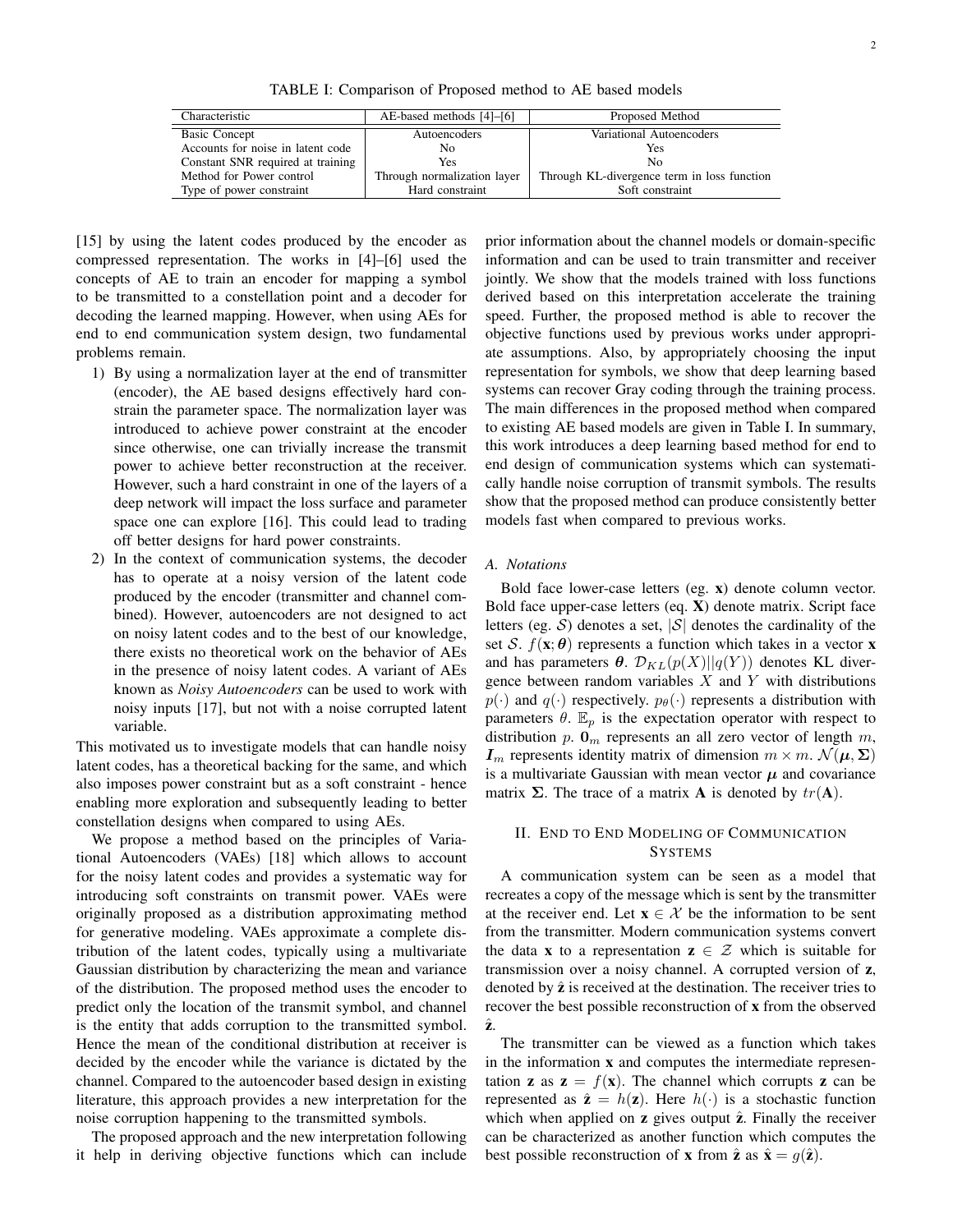Following [4], we can model a communication system as an autoencoder. The transmitter function is represented using a neural network parameterized by  $\theta_T$  such that  $\mathbf{z} = f(\mathbf{x}; \theta_T)$ and the receiver function is represented using another neural network parameterized by  $\theta_R$  such that  $\hat{\mathbf{x}} = g(\hat{\mathbf{z}}; \theta_R)$ . However, the channel function  $h(\cdot; \theta_C)$ , is typically unknown in a communication system and is generally considered as a stochastic mapping from  $z$  to  $\hat{z}$ . This channel function models both the hardware imperfections in the system as well as the channel impairments. Hence the communication system can be represented as

$$
\mathbf{z} = f(\mathbf{x}; \boldsymbol{\theta}_T) \tag{1}
$$

$$
\hat{\mathbf{z}} = h(\mathbf{z}; \boldsymbol{\theta}_C) \tag{2}
$$

$$
\hat{\mathbf{x}} = g(\hat{\mathbf{z}}; \boldsymbol{\theta}_R) \tag{3}
$$

A schematic representation of the mentioned design using neural network function approximators is provided in Fig. 1.



Fig. 1: Autoencoder based Communication System

Let  $X = \{x_i\}_{i=1}^N$  represent the collection of input symbols and  $\hat{\mathbf{X}} = {\hat{\mathbf{x}}_i}_{i=1}^N$  represent the collection of decoded symbols. The goal of an end to end communication system design is to find the parameters  $\theta_T$  and  $\theta_R$  such that

$$
\boldsymbol{\theta}_T, \boldsymbol{\theta}_R = \underset{\boldsymbol{\theta}_T, \boldsymbol{\theta}_R}{\arg \max} \mathcal{G}(\mathbf{X}, \hat{\mathbf{X}})
$$
(4)

where  $G(X, \hat{X})$  is a gain function which calculates how well the system is able to reconstruct the message in dataset X. Note that channel parameter  $\theta_C$  is not a learnable parameter and hence not the part of the optimization objective as it is dictated by channel. Previous works [4]–[6], [8] used one-hot encoding to represent the message symbols x and the gain is calculated based on categorical cross-entropy over all the training samples. That is,  $\mathcal{G}(\mathbf{X}, \hat{\mathbf{X}}) = \sum$  $\sum_{\mathbf{x} \in \mathbf{X}} \log(p_{\mathbf{x}})$ , where  $p_{\mathbf{x}} =$  $p_{\mathbf{x}}(\hat{\mathbf{x}})$  corresponds to the normalized (to 1) score given to the message x from the output softmax layer.

In the following section, we discuss how to capture the latent code corruption by channel into the model using the principles of variational inference and use the developments in the generative modeling capabilities of auto-encoder networks for simultaneously training the transmitter and the receiver.

#### III. VARIATIONAL INFERENCE PERSPECTIVE

Efficient reconstruction  $\hat{x}$  of message x from the received representation  $\hat{z}$  at receiver can be achieved if full knowledge of channel is available. However, the stochastic nature of channel function  $h(\cdot)$  and the lack of knowledge of the channel parameters  $\theta_C$  makes this goal challenging. The joint density of the data that is transmitted  $x$  and the received signal  $\hat{z}$  can be represented as

$$
p(\mathbf{x}, \hat{\mathbf{z}}) = p(\mathbf{x})p(\hat{\mathbf{z}}|\mathbf{x}) = p(\mathbf{x})p_{\theta_C}(\hat{\mathbf{z}}|\mathbf{z}),
$$
(5)

where we assume that transmitter provides a deterministic mapping from **x** to **z**. However, in an unknown channel scenario, the conditional density  $p_{\theta C}(\hat{\mathbf{z}}|\mathbf{z})$ , and in turn  $p(\hat{\mathbf{z}}|\mathbf{x})$ , is unknown.

#### *A. Graphical model for communication problem*

The problem of reliable communication can be cast into a graphical model as shown in Fig. 2. Here, x is the data and z is the corresponding representation to be transmitted over the channel. Here, we follow the standard plate notation of graphical models; variables  $(\mathbf{x}, \hat{\mathbf{x}}, \mathbf{z}, \hat{\mathbf{z}})$  are repeated N times, while the parameters  $(\phi, \theta)$  takes only a single realization in the problem. We use  $\phi = {\theta_T, \theta_C}$  to represent the parameters of the encoding process. In the graphical model, this is represented as z being influenced by x and  $\phi$ . The decoder with parameters  $\theta = \theta_R$  acts on received representation  $\hat{z}$  and produces a reconstruction of data.



Fig. 2: Graphical model of proposed system

The main aim of a communication system is to identify the stochastic mapping of channel, from  $z$  to  $\hat{z}$ , and develop methods to retrieve the data x. In practical systems, it is often the case that the stochastic mapping of channel is unknown and the distribution is difficult to compute.

Variational Inference (VI) is a method from statistical learning for approximating difficult to compute probability densities [19]. VI deals with finding the conditional distribution of latent variables  $\hat{z}$  given x. Considering the joint density  $p(\mathbf{x}, \hat{\mathbf{z}}) = p(\mathbf{x})p(\hat{\mathbf{z}}|\mathbf{x})$ , *inference* in a Bayesian model amounts to conditioning on data and computing the posterior  $p(\hat{\mathbf{z}}|\mathbf{x})$ . Variational Inference applies optimization techniques to approximate this conditional density.

Recent developments in deep learning proposed the use of variational inference for generative modeling. Generative modeling refers to the process of producing valid samples from  $p(x)$ . Consider the graphical model given in Fig. 3. Here, samples of  $x$  are generated from a latent variable  $\hat{z}$  and associated parameters represented by  $\theta$ . The solid lines denote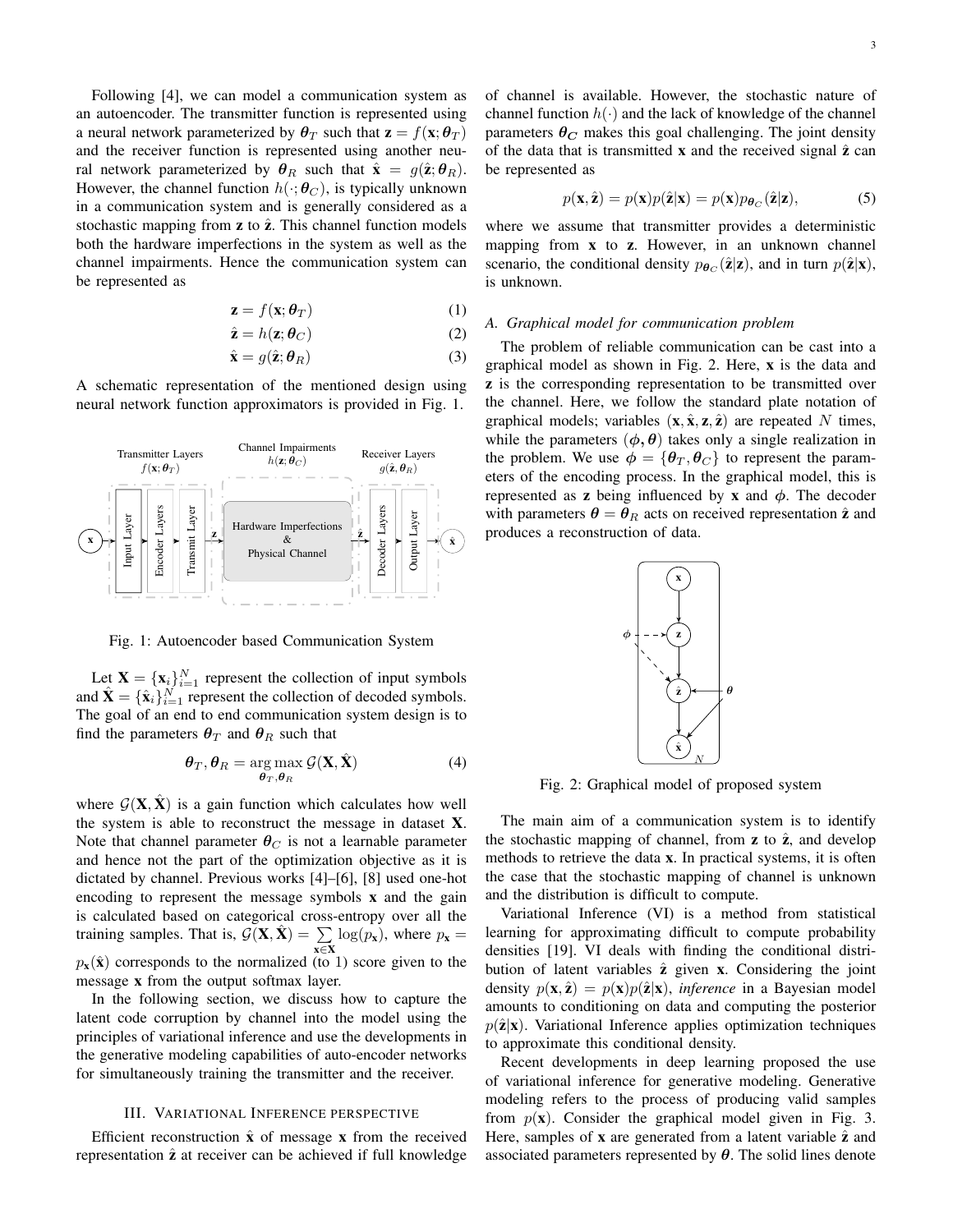the generative model  $p_{\theta}(\hat{\mathbf{z}})p_{\theta}(\mathbf{x}|\hat{\mathbf{z}})$ . To generate valid samples of **x**, we first sample  $\hat{z}$  and then use  $\hat{z}$  and  $\theta$  to generate **x**. The dashed lines represent the inference procedure with variational approximation of the intractable posterior  $p_{\theta}(\hat{\mathbf{z}}|\mathbf{x})$ .



Fig. 3: Graphical model of relationship between variables

In [18], a stochastic optimization based method is proposed applying deep learning to first approximate the inference  $p(\hat{\mathbf{z}}|\mathbf{x})$  with appropriate prior on  $p(\hat{\mathbf{z}})$  using an encoder network  $q_{\phi}(\hat{\mathbf{z}}|\mathbf{x})$ . Then, a decoder network  $p_{\theta}(\mathbf{x}|\hat{\mathbf{z}})$  is used to compute the reconstruction  $\hat{x}$  of message x from  $\hat{z}$ . Here  $\phi$  and  $\theta$  are the neural network parameters that will be learned during the training phase. Given high capacity model (ie., neural networks with sufficient learning capability), and good prior distribution  $p(\hat{z})$ , the model will approximate the posterior ie.,  $q_{\phi}(\hat{\mathbf{z}}|\mathbf{x}) \approx p_{\theta}(\hat{\mathbf{z}}|\mathbf{x})$ . Because of the encoder-decoder structure present in the model, this method is generally known as *Autoencoding Variational Bayes (AVB)*.

The expected marginal likelihood  $p_{\theta}(\mathbf{x})$  of datapoint  $\mathbf{x} \in \mathcal{X}$ , under an encoding function,  $q_{\phi}(\cdot)$ , can be computed as

$$
\mathbb{E}_{p(\mathbf{x})}\log p_{\theta}(\mathbf{x}) = \mathcal{L}_{\theta,\phi}(\mathbf{x}) + \mathbb{E}_{p(\mathbf{x})}\mathcal{D}_{KL}(q_{\phi}(\hat{\mathbf{z}}|\mathbf{x})||p_{\theta}(\hat{\mathbf{z}}|\mathbf{x})),
$$
\n(6)

where

$$
\mathcal{L}_{\theta,\phi}(\mathbf{x}) = \mathbb{E}_{p(\mathbf{x})} \mathbb{E}_{q_{\phi}(\hat{\mathbf{z}}|\mathbf{x})} \left( \log \frac{p_{\theta}(\mathbf{x}, \hat{\mathbf{z}})}{q_{\phi}(\hat{\mathbf{z}}|\mathbf{x})} \right)
$$
(7)

is commonly referred as *Evidence Lower Bound* (ELBO) or *Variational Lower Bound* and

$$
\mathcal{D}_{KL}(q_{\phi}(\hat{\mathbf{z}}|\mathbf{x})||p_{\theta}(\hat{\mathbf{z}}|\mathbf{x})) = \mathbb{E}_{q_{\phi}(\hat{\mathbf{z}}|\mathbf{x})} \left( \log \frac{q_{\phi}(\hat{\mathbf{z}}|\mathbf{x})}{p_{\theta}(\hat{\mathbf{z}}|\mathbf{x})} \right)
$$
(8)

is the KL-divergence between the approximating and actual distributions. Please see Appendix A for details on (6). By re-arranging (6) and noting that  $D_{KL}(Y_1||Y_2) \geq 0$ for any two random variables  ${Y_1, Y_2}$ , we can see that  $\log p_{\theta}(\mathbf{x}) \geq \mathcal{L}_{\theta,\phi}(\mathbf{x})$ . Therefore, the likelihood of reconstruction  $\log p_{\theta}(\mathbf{x})$  is lower bounded by (7) (hence the name *ELBO*). Since it is difficult to compute the value of  $p_\theta(\hat{\mathbf{z}}|\mathbf{x})$ , Variational Inference tries to maximize this alternative quantity  $\mathbb{E}_{p(\mathbf{x})} \log p_{\theta}(\mathbf{x}) - \mathbb{E}_{p(\mathbf{x})} \mathcal{D}_{KL}(q_{\phi}(\hat{\mathbf{z}}|\mathbf{x})||p_{\theta}(\hat{\mathbf{z}}|\mathbf{x}))$  by maximizing the ELBO  $\mathcal{L}_{\theta,\phi}(\mathbf{x})$ .

Following from (7), the maximization objective ELBO  $\mathcal{L}_{\theta,\phi}(\mathbf{x})$  can be re-arranged as

$$
\mathcal{L}_{\theta,\phi}(\mathbf{x}) = \mathbb{E}_{p(\mathbf{x})} \mathbb{E}_{q_{\phi}(\hat{\mathbf{z}}|\mathbf{x})} \log p_{\theta}(\mathbf{x}, \hat{\mathbf{z}}) - \mathbb{E}_{p(\mathbf{x})} \mathbb{E}_{q_{\phi}(\hat{\mathbf{z}}|\mathbf{x})} \log q_{\phi}(\hat{\mathbf{z}}|\mathbf{x}) \n= \mathbb{E}_{p(\mathbf{x})} \mathbb{E}_{q_{\phi}(\hat{\mathbf{z}}|\mathbf{x})} \log (p_{\theta}(\mathbf{x}|\hat{\mathbf{z}}) p(\hat{\mathbf{z}})) - \mathbb{E}_{p(\mathbf{x})} \mathbb{E}_{q_{\phi}(\hat{\mathbf{z}}|\mathbf{x})} \log q_{\phi}(\hat{\mathbf{z}}|\mathbf{x}) \n= \mathbb{E}_{p(\mathbf{x})} \mathbb{E}_{q_{\phi}(\hat{\mathbf{z}}|\mathbf{x})} \log p_{\theta}(\mathbf{x}|\hat{\mathbf{z}}) - \mathbb{E}_{p(\mathbf{x})} \mathbb{E}_{q_{\phi}(\hat{\mathbf{z}}|\mathbf{x})} \left( \log \frac{q_{\phi}(\hat{\mathbf{z}}|\mathbf{x})}{p(\hat{\mathbf{z}})} \right) \n= \underbrace{\mathbb{E}_{p(\mathbf{x})} \mathbb{E}_{q_{\phi}(\hat{\mathbf{z}}|\mathbf{x})} \log p_{\theta}(\mathbf{x}|\hat{\mathbf{z}})}_{\text{reconstruction likelihood}} - \underbrace{\mathbb{E}_{p(\mathbf{x})} \mathcal{D}_{KL}(q_{\phi}(\hat{\mathbf{z}}|\mathbf{x}) || p(\hat{\mathbf{z}}))}_{\text{KL loss}}. (9)
$$

Hence, the objective of maximizing ELBO is equivalent to maximizing the penalized likelihood of reconstruction of x from  $\hat{z}$  where is the penalty is the KL-divergence between the inference density approximation  $q_{\phi}(\hat{\mathbf{z}}|\mathbf{x})$  and assumed prior  $p_{\theta}(\hat{\mathbf{z}})$ .

From Fig. 1,  $\theta_T$  and  $\theta_R$  are the only learnable parameters in this system and  $\theta_C$  represents the unknown parameters of the channel along with the stochastic channel function  $h(\cdot)$ . From the model presented in Fig. 2, we have  $\phi = {\theta_T, \theta_C}$ and  $\theta = \theta_R$ . In AVB, the encoder network  $\mathcal{E}_{\phi}$  is used to learn the parameters to compute z from given symbol x. Then, a stochastic channel function is applied on  $z$  to sample  $\hat{z}$  which is used by the decoder network  $\mathcal{D}_{\theta}$  to recreate **x**. Hence,

$$
\mathbf{z} = f(\mathbf{x}; \boldsymbol{\theta}_T), = \mathcal{E}_{\phi}(\mathbf{x}) \tag{10}
$$

$$
q_{\phi}(\hat{\mathbf{z}}|\mathbf{x}) = h(\mathbf{z}; \boldsymbol{\theta}_{\mathbf{C}}) \tag{11}
$$

$$
p_{\theta}(\hat{\mathbf{x}}|\hat{\mathbf{z}}) = g(\hat{\mathbf{z}};\theta_R) = \mathcal{D}_{\theta}(\hat{\mathbf{z}}).
$$
 (12)

The effect of the encoder  $\mathcal{E}_{\phi}$  and the stochastic channel function which together transform the message x to a representation  $\hat{z}$  which suffered corruption from the channel is approximated by  $q_{\phi}(\hat{\mathbf{z}}|\mathbf{x})$ . The output of the decoder  $\mathcal{D}_{\theta}$  is a distribution over all the possible messages computed after observing  $\hat{z}$  and is represented as  $p_{\theta}(\hat{x}|\hat{z})$ .

Finally, the objective of the optimization problem (4) to train end to end communication system having the model discussed above can be written as

$$
\boldsymbol{\theta}_T, \boldsymbol{\theta}_R = \underset{\boldsymbol{\theta}_T, \boldsymbol{\theta}_R}{\arg \max} \mathcal{L}_{\boldsymbol{\theta}, \boldsymbol{\phi}}(\mathbf{x}), \tag{13}
$$

over all  $x \in X$ , the set of available training points.

#### *B. Reconstruction likelihood*

The first term in maximizing objective ELBO (9) accounts for the capability of the end to end system to successfully reproduce the intended message x at the receiver end. The exact expression for reconstruction likelihood  $\mathbb{E}_{p(\mathbf{x})} \mathbb{E}_{q_{\phi}(\hat{\mathbf{z}}|\mathbf{x})} \log p_{\theta}(\mathbf{x}|\hat{\mathbf{z}})$  depends on how the message **x** is represented in the system.

Previous works on end to end design of communication systems [4]–[6], [8] used one-hot encoding to represented each message  $\mathbf{x} \in \mathcal{X}$ . With  $|\mathcal{X}| = M$ , one-hot encoding uses a vector of length M with all entries 0 except a 1 for the position corresponding to the message. The softmax output layer of the receiver also produces a  $M$  length vector, which sums to 1. If this representation of  $x$  is used, the reconstruction term in  $(9)$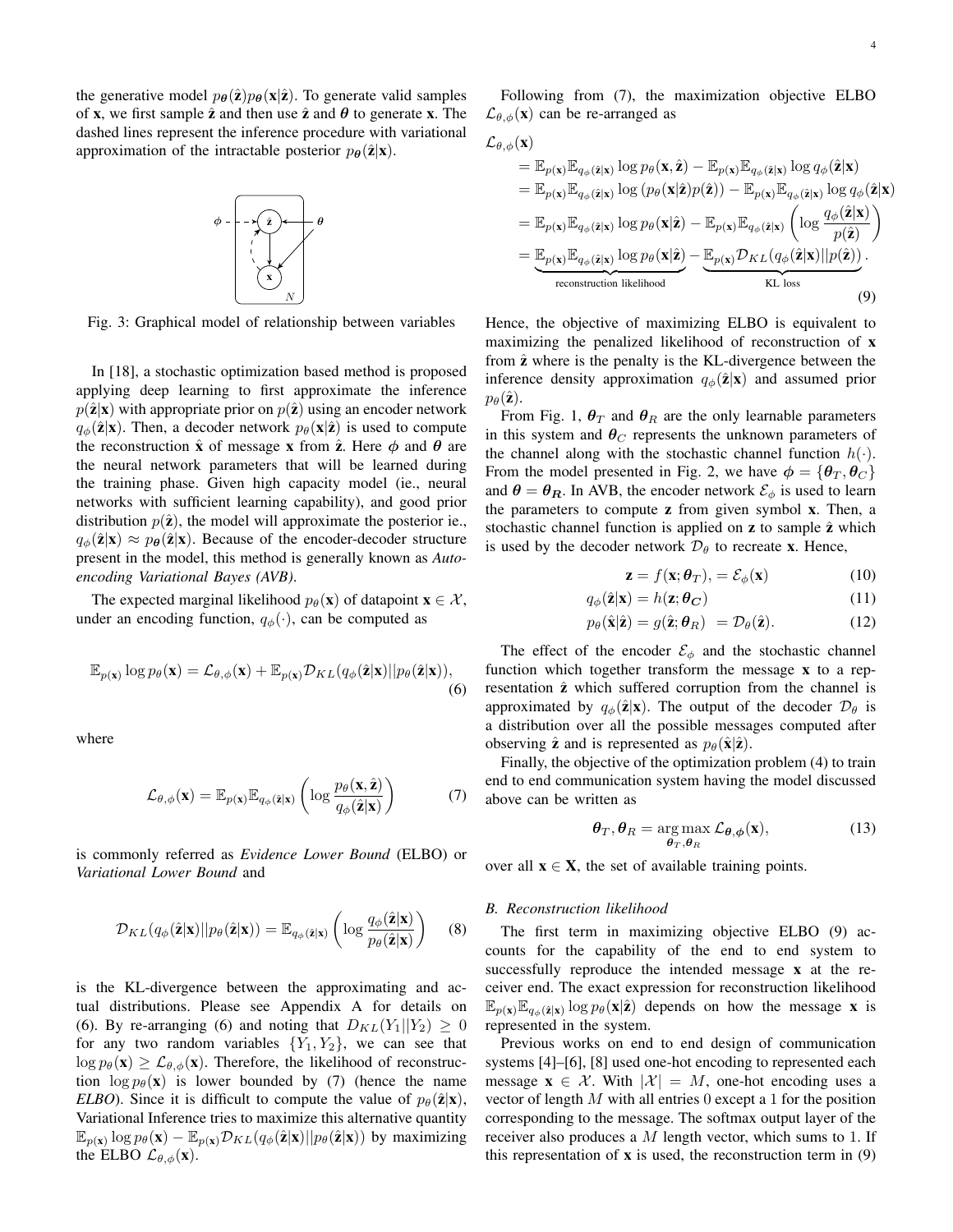takes the form of negative categorical cross entropy and can be written as

$$
\mathbb{E}_{p(\mathbf{x})} \mathbb{E}_{q_{\phi}(\hat{\mathbf{z}}|\mathbf{x})} \log p_{\theta}(\mathbf{x}|\hat{\mathbf{z}}) = \sum_{\mathbf{x} \in \mathbf{X}} \log(p_{\mathbf{x}}), \quad (14)
$$

where  $p_x$  corresponds to the normalized (to 1) score given to the message x by the receiver  $\mathcal{D}_{\theta}(\cdot)$ 's softmax output layer.

Another way of representing the message is to directly use the binary representation of the message. For  $|\mathcal{X}| = M$ , we need a block length of atleast  $d = \lceil \log_2 M \rceil$  to represent (uncoded) message x. Under this representation, x is a vector of length  $d$  with multiple entries of 0s and 1s. The output layer of decoder should also be properly modified to output the corresponding values. In this case, a popular choice for output layer activation function is to use sigmoid activation, which assigns a value between 0 and 1 for each of the entries in reconstruction. Hence  $p_{\theta}(\mathbf{x}|\hat{\mathbf{z}})$  becomes a multivariate Bernoulli distribution of length b with element probabilities computed from  $\hat{z}$ . The reconstruction likelihood becomes negative of binary cross entropy as in [18] and can be computed as,

$$
\mathbb{E}_{p(\mathbf{x})} \mathbb{E}_{q_{\phi}(\hat{\mathbf{z}}|\mathbf{x})} \log p_{\theta}(\mathbf{x}|\hat{\mathbf{z}})
$$
\n
$$
= \sum_{\mathbf{x} \in \mathbf{X}} \sum_{i=1}^{d} \log p_{\theta}(x_i|\hat{\mathbf{z}}) = \sum_{\mathbf{x} \in \mathbf{X}} \sum_{i=1}^{d} \log p(x_i; \hat{x}_i)
$$
\n
$$
= \sum_{\mathbf{x} \in \mathbf{X}} \sum_{i=1}^{d} (x_i \log \hat{x}_i + (1 - x_i) \log(1 - \hat{x}_i)). \quad (15)
$$

While one-hot representation with categorical cross entropy is a popular choice of loss function for classification tasks, the binary message representation with binary cross entropy is scalable to a learn for a very large number of messages  $<sup>1</sup>$ .</sup> One should select the appropriate representation for messages while keeping these constraints in mind. In Sec IV, we show that by using  $(15)$  instead of  $(14)$  on  $(9)$ , the models can be taught the concept of *Gray Coding* without any other explicit criterion.

Note that (9) composes of two terms and in the succeeding subsections, we discuss the second term and its impact. Also, note that when the second term in (9) is a constant, the first term will be the optimization objective and we recover the results in [4]–[6], [8].

#### *C. KL-loss for AWGN channel*

The Additive White Gaussian Noise (AWGN) channel is a widely used channel model to represent the corruption incurred to the transmitted signal in communication systems. For a z of dimensions m, Gaussian corruption with noise power  $\sigma_n^2$ per component is modeled as

$$
\hat{\mathbf{z}} = \mathbf{z} + \mathbf{n},\tag{16}
$$

where  $\mathbf{n} \sim \mathcal{N}(\mathbf{0}_m, \sigma_n^2 \mathbf{I}_m)$ ; 0 is an all zero vector of dimension m and I is an identity matrix of dimension  $m \times m$ . Taking a

<sup>1</sup>While one-hot encoding requires  $M$  nodes at the inputs layer, binary representation only requires only  $\lceil \log_2 M \rceil$  nodes at inputs.

Gaussian prior of  $p(\hat{\mathbf{z}}) = \mathcal{N}(\mathbf{0}_m, \sigma_0^2 \mathbf{I}_m)$ , the KL Loss in (9) for AWGN channel can be computed as

$$
\mathcal{D}_{KL}(q_{\phi}(\hat{\mathbf{z}}|\mathbf{x})||p(\hat{\mathbf{z}})) = \frac{1}{2\sigma_0^2} \sum_{j=1}^m z_j^2 - \frac{m}{2} \left(1 - \frac{\sigma_n^2}{\sigma_0^2} + \log \frac{\sigma_n^2}{\sigma_0^2}\right).
$$
\n(17)

Please refer Appendix B for the derivation. Depending on the representation used for symbols in the model, (17) can be combined with (14) (in case of one-hot representation) or with (15) (in case of binary representation) to get appropriate objective function for training the model in AWGN channel.

Considering the case of one-hot encoding as in [4]–[6], [8], the ELBO objective to be maximized ie., (9) can then be computed as

$$
\sum_{\mathbf{x} \in \mathbf{X}} \left( \log(p_{\mathbf{x}}) - \frac{1}{2\sigma_0^2} \sum_{j=1}^m z_j^2 + \frac{m}{2} \left( 1 - \frac{\sigma_n^2}{\sigma_0^2} + \log \frac{\sigma_n^2}{\sigma_0^2} \right) \right)
$$
(18)

As the noise power per component  $\sigma_n^2$  and the prior variance  $\sigma_0^2$  are constant in the problem, the final objective to maximize can be written as

$$
\max_{\boldsymbol{\theta}_T, \boldsymbol{\theta}_R} \left\{ \sum_{\mathbf{x} \in \mathbf{X}} \left( \log(p_\mathbf{x}) - \frac{1}{2\sigma_0^2} \sum_{j=1}^m z_j^2 \right) \right\}.
$$
 (19)

The first term in the derived objective (19) is negative of the categorical cross entropy. Previous works in [4]–[6], [8] considered only this term for optimization at a constant training  $SNR<sup>2</sup>$ . The second term connects the signal power  $\sum_{i=1}^{m}$  $j=1$  $z_j^2$  and noise power to the design. At a specified noise power  $\sigma_n^2$  per component, maximization of the above objective brings in the concept of using less power for signaling. Hence, the derived objective optimizes the signaling such that a tradeoff is achieved between minimizing the transmit power and maximizing the reconstruction likelihood. If we assume a constant training SNR scenario, the second term becomes a constant and we recover the objective used in [4]–[6], [8].

Comparing the derived objective (19) to the objective used in AE based communication systems design popularized by [4] points to some interesting observations. The main difference between the proposed method and AE based design are that AE based designs use a normalization layer as the last layer in transmitter to control the power used for signaling. By choosing a particular SNR,  $\gamma$ , to train at, the objective of these models is to maximize the reconstruction likelihood alone. Let  $\sigma_n^2$  be the noise power per component of the transmission from the channel and  $m$  be the number of components. Then the objective to optimize, with power constraint from the normalization layer, becomes,

$$
\max_{\boldsymbol{\theta}_T, \boldsymbol{\theta}_R} \mathbb{E}_{p(\mathbf{x})} \mathbb{E}_{q(\hat{\mathbf{z}}|\mathbf{x})} \log p_{\boldsymbol{\theta}_R}(\mathbf{x}|\hat{\mathbf{z}})
$$
\n
$$
\text{sub. to } \mathbb{E}_{p(\mathbf{x})} \mathbf{z}^T \mathbf{z} = m \sigma_n^2 \gamma. \tag{20}
$$

<sup>2</sup> The SNR in this case is defined as  $SNR = \frac{1}{m\sigma_n^2} \sum_{j=1}^m z_j^2$ .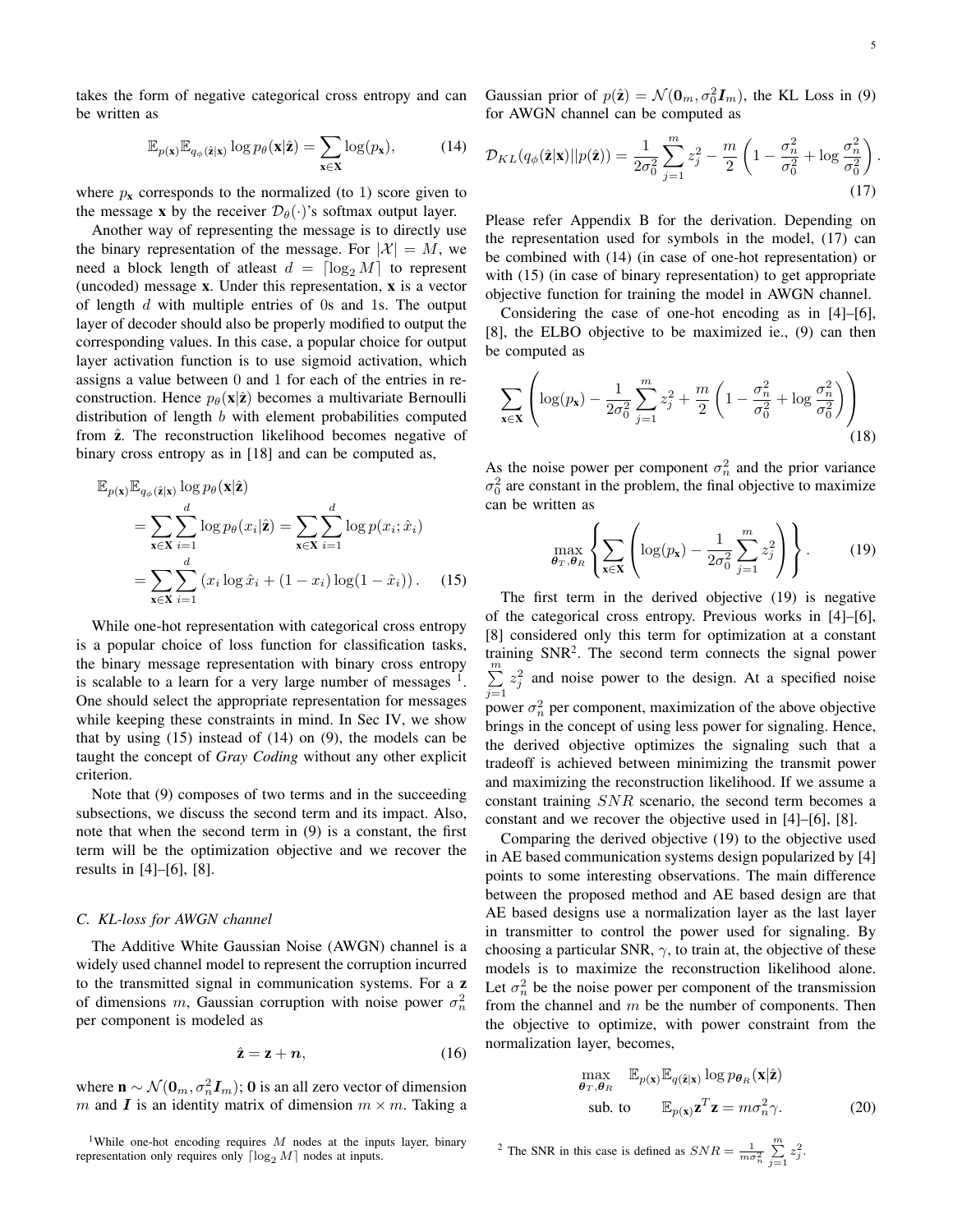$$
\max_{\boldsymbol{\theta}_T, \boldsymbol{\theta}_R} \quad \left\{ \mathbb{E}_{p(\mathbf{x})} \mathbb{E}_{q(\hat{\mathbf{z}}|\mathbf{x})} \log p_{\boldsymbol{\theta}_R}(\mathbf{x}|\hat{\mathbf{z}}) - \lambda_L \mathbb{E}_{p(\mathbf{x})} \mathbf{z}^T \mathbf{z} - \lambda_L m \sigma_n^2 \gamma \right\},
$$
\n(21)

where  $\lambda_L$  is the Lagrangian multiplier. Removing the problem independent constants, this can be re-written as,

$$
\max_{\boldsymbol{\theta}_T, \boldsymbol{\theta}_R} \quad \left\{ \mathbb{E}_{p(\mathbf{x})} \left( \mathbb{E}_{q(\hat{\mathbf{z}}|\mathbf{x})} \log p_{\boldsymbol{\theta}_R}(\mathbf{x}|\hat{\mathbf{z}}) - \lambda_L \mathbf{z}^T \mathbf{z} \right) \right\}.
$$
 (22)

Comparing this with the objective derived in (19), we can observe that AE based models [4] are also following a similar objective function to maximize with  $\lambda_L = \frac{1}{2\sigma_0^2}$ . In other words, while the works in [4]–[6], [8] impose hard constraints, this work imposes a soft constraint.

Recent developments in research to incorporate hard constraints to deep learning problems suggest that imposing a hard constraint on a deep learning problem may not lead to desired performance. The work in [20] suggests that hard constraints should mostly be avoided and instead proposes to use differentiable penalties in loss functions, similar to our approach. In [16], authors show that even though hard constraints bring in nice theoretical benefits, the resulting method can end up being computationally complex (like the addition of normalization layer at the output of the encoder as done in existing works [4]–[6], [8]). Further, the promised benefits may not manifest in practical problems. Later, in the Results section, we show that the proposed method of soft constraints on loss function yields faster training that the hard constraint approach adopted in previous works.

# *D. KL-loss for Rayleigh Block Fading (RBF) channel*

One of the most widely used model to capture the fading effects during signal transmission is Rayleigh Block Fading. Under Rayleigh Block Fading (RBF) model, the corrupted signal  $\hat{z}$  can be modeled as

$$
\hat{\mathbf{z}} = h\mathbf{z} + \mathbf{n},\tag{23}
$$

where  $h \sim \mathcal{CN}(0, 1)$  and  $\mathbf{n} \sim \mathcal{N}(\mathbf{0}_m, \sigma_n^2 \mathbf{I}_m)$  or equivalently [6]

$$
\hat{\mathbf{z}} \sim \mathcal{N}\left(\mathbf{0}, \frac{1}{2} \left(\mathbf{z}\mathbf{z}^T - \mathbf{J}\mathbf{z}\mathbf{z}^T\mathbf{J}\right) + \sigma_n^2 \mathbf{I}_m\right),\tag{24}
$$

where **J** is the matrix defined by  $\mathbf{J} = \begin{bmatrix} 0_{m/2} & -I_{m/2} \\ I_1 & 0 \end{bmatrix}$  $\overline{\bm{I}_{m/2}}-\bm{0}_{m/2}$  $\vert$  with  $\mathbf{0}_{m/2}$  is square zero matrix of dimension  $m/2$  and  $\mathbf{I}_{m/2}$ identity matrix of dimension  $m/2^{-3}$ . If the only knowledge we have about the channel is that it can be well modeled by a distribution with finite variance, then the prior choice should reflect this information. In this context, a normal prior is the maximum entropy prior. Hence, taking a prior

of  $p(\hat{\mathbf{z}}) = \mathcal{N}(\mathbf{0}_m, \sigma_0^2 \mathbf{I}_m)$ , the KL Loss in (9) for this case can be computed as

$$
\mathcal{D}_{KL}(q_{\phi}(\hat{\mathbf{z}}|\mathbf{x})||p(\hat{\mathbf{z}})) = \frac{1}{2\sigma_0^2} \sum_{j=1}^m z_j^2 - \frac{m}{2} \left(1 - \frac{\sigma_n^2}{\sigma_0^2} + \log \frac{\sigma_n^2}{\sigma_0^2}\right) - \log \left(1 + \frac{1}{2\sigma_n^2} \sum_{j=1}^m z_j^2\right).
$$
 (25)

Please refer to Appendix C for the detailed derivation. Depending on the representation used for symbols in the model, (25) can be combined with (14) (in case of one-hot representation) or with (15) (in case of binary representation) to get appropriate objective function for training the model in RBF channel.

Considering one-hot encoding and removing the constant terms in the problem, the final ELBO objective (9) to maximize for training an end to end communication system in an RBF channel can be written as

$$
\max_{\boldsymbol{\theta}_T, \boldsymbol{\theta}_R} \left\{ \sum_{\mathbf{x} \in \mathbf{X}} \left( \log(p_\mathbf{x}) - \frac{1}{2\sigma_0^2} \sum_{j=1}^m z_j^2 + \log \left( 1 + \frac{1}{2\sigma_n^2} \sum_{j=1}^m z_j^2 \right) \right) \right\}.
$$
 (26)

This objective is slightly different from the AWGN objective (19) due to an additional term similar to capacity. Similar to the case of AWGN channel objective, we can see that at constant SNR condition, we recover the objective function used in [4]–[6], [8]. Interestingly, in the special case of  $m = 2$ , the new term in this objective (the third term in (26)) is equivalent to the AWGN channel capacity. Maximizing this objective optimizes the system to improve the channel capacity (third term) while minimizing the signaling energy (second term) and at the same time improving reconstruction loss (first term). This intuitively fits with the objective of communication systems - maximize the capacity while using minimum signaling power.

# *E. Constellation learning and mutual information*

Mutual information between the data to send  $x$  and the received symbol  $\hat{z}$  can be written as,

$$
I(\mathbf{X}; \hat{\mathbf{Z}}) = \mathbb{E}_{q_{\phi}(\mathbf{x}, \hat{\mathbf{z}})} \log \frac{q_{\phi}(\hat{\mathbf{z}}|\mathbf{x})}{q_{\phi}(\hat{\mathbf{z}})}
$$

Following this definition, a lower bound on the mutual information can be obtained as

$$
I(\mathbf{X}; \hat{\mathbf{Z}}) = \mathbb{E}_{q_{\phi}(\mathbf{x}, \hat{\mathbf{z}})} \log \frac{q_{\phi}(\mathbf{x} | \hat{\mathbf{z}})}{p(\mathbf{x})}
$$
  
\n
$$
= \mathbb{E}_{p(\mathbf{x})} \mathbb{E}_{q_{\phi}(\hat{\mathbf{z}} | \mathbf{x})} \log \frac{p_{\theta}(\mathbf{x} | \hat{\mathbf{z}})}{p(\mathbf{x})}
$$
  
\n
$$
+ \mathbb{E}_{q_{\phi}(\hat{\mathbf{z}})} \mathbb{E}_{q_{\phi}(\mathbf{x} | \hat{\mathbf{z}})} \log \frac{q_{\phi}(\mathbf{x} | \hat{\mathbf{z}})}{p_{\theta}(\mathbf{x} | \hat{\mathbf{z}})}
$$
  
\n
$$
= \mathbb{E}_{p(\mathbf{x})} \mathbb{E}_{q_{\phi}(\hat{\mathbf{z}} | \mathbf{x})} \log p_{\theta}(\mathbf{x} | \hat{\mathbf{z}}) + \mathbb{E}_{p(\mathbf{x})} \log \frac{1}{p(\mathbf{x})}
$$
  
\n
$$
+ \mathbb{E}_{q_{\phi}(\hat{\mathbf{z}})} \mathcal{D}_{KL} (q_{\phi}(\mathbf{x} | \hat{\mathbf{z}}) || p_{\theta}(\mathbf{x} | \hat{\mathbf{z}}))
$$
  
\n
$$
\geq \mathbb{E}_{p(\mathbf{x})} \mathbb{E}_{q_{\phi}(\hat{\mathbf{z}} | \mathbf{x})} \log p_{\theta}(\mathbf{x} | \hat{\mathbf{z}}).
$$
 (27)

<sup>&</sup>lt;sup>3</sup>Note that while implementing in DNN, we split complex **z** in to real and imaginary components and stack them into a column vector of dimension m. Hence  $m$  is always even in the model.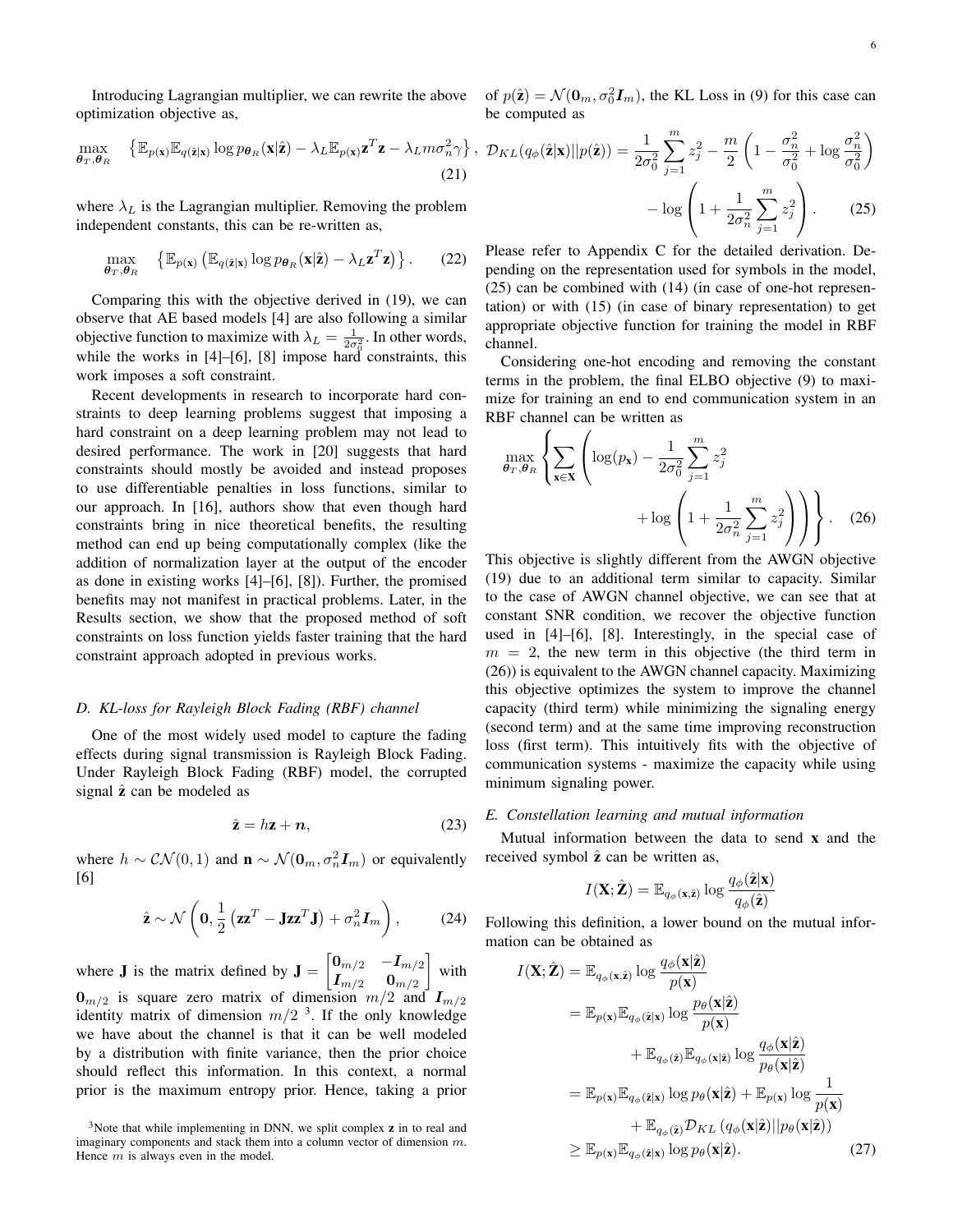Similarly, an upper bound on mutual information can be obtained as,

$$
I(\mathbf{X}; \hat{\mathbf{Z}}) = \mathbb{E}_{q_{\phi}(\mathbf{x}, \hat{\mathbf{z}})} \log \frac{q_{\phi}(\hat{\mathbf{z}}|\mathbf{x})}{q_{\phi}(\hat{\mathbf{z}})}
$$
  
\n
$$
= \mathbb{E}_{q_{\phi}(\mathbf{x}, \hat{\mathbf{z}})} \log \frac{q_{\phi}(\hat{\mathbf{z}}|\mathbf{x})}{p(\hat{\mathbf{z}})} + \mathbb{E}_{q_{\phi}(\mathbf{x}, \hat{\mathbf{z}})} \log \frac{p(\hat{\mathbf{z}})}{q_{\phi}(\hat{\mathbf{z}})}
$$
  
\n
$$
= \mathbb{E}_{p(\mathbf{x})} \mathbb{E}_{q_{\phi}(\hat{\mathbf{z}}|\mathbf{x})} \log \frac{q_{\phi}(\hat{\mathbf{z}}|\mathbf{x})}{p(\hat{\mathbf{z}})} - \mathbb{E}_{q_{\phi}(\hat{\mathbf{z}})} \log \frac{q_{\phi}(\hat{\mathbf{z}})}{p(\hat{\mathbf{z}})}
$$
  
\n
$$
= \mathbb{E}_{p(\mathbf{x})} \mathcal{D}_{KL}(q_{\phi}(\hat{\mathbf{z}}|\mathbf{x}) || p(\hat{\mathbf{z}})) - \mathcal{D}_{KL}(q_{\phi}(\hat{\mathbf{z}})|| p(\hat{\mathbf{z}}))
$$
  
\n
$$
\leq \mathbb{E}_{p(\mathbf{x})} \mathcal{D}_{KL}(q_{\phi}(\hat{\mathbf{z}}|\mathbf{x}) || p(\hat{\mathbf{z}})).
$$
 (28)

Comparing the ELBO objective used to train the proposed system  $(9)$  and the bounds derived in  $(27)$  and  $(28)$ , we can observe that the objective (9) simultaneously tries to maximize a lower bound of mutual information and minimize an upper bound of the same. The weight given to the objective of minimizing the upper bound can be controlled by the parameter  $\sigma_0^2$  and hence, in the training process, more importance can be given to maximizing the lower bound. As discussed previously, the AE-based end-to-end communication systems also have similar objective function as ours and hence they also follow similar procedure of maximizing lower bound on mutual information and minimizing a weighted upper bound. Note, it is the upper bound minimizing term which brings in the concept of power control to the model. By controlling the mutual information between  $\hat{z}$  and  $x$ , the models avoid trivially scaling the transmit symbols to avoid the effect of channel distortion. However, AE based methods [4]–[6] having hard constraint place more emphasis on minimizing the upper bound on mutual information.

# *F. Discussion*

In this section, we presented an approach for end to end designing of communication systems based on the principles of variational inference and the recent developments in generative modeling with deep neural networks. We showed how any prior information about the channel, either in the form of channel parameters or in the functional form of the channel, can be appropriately incorporated for designing the objective function for optimization through (9). We also provided two examples, with the case of AWGN and RBF channel models. Previous works had to include an additional normalization layer at the transmitter output to control the power of the transmit symbols, which otherwise can become very high. This is because, the objective functions used by the learning agents in those works have no incentive for controlling the transmit power. However, our proposed method yields objective functions which implicitly take care of transmit power control and hence eliminate the need for an additional normalization layer at the transmitter output.

Generalizing beyond AWGN and RBF channel models, the method we proposed in this section can be applied to additive non-Gaussian noise channels as well as other generalized fading channel models using suitable prior. In the scenarios where such additional knowledge of the channel is available, the KL-loss in (9) has to be computed with appropriate prior to obtain the objective function for training. As an example for other noise scenarios, we derive the loss function for Additive Independent Laplace Noise (AILN) environments in Appendix D, for Additive Independent Cauchy Noise (AICN) in Appendix E and give performance results for the same.

# IV. RESULTS

In this section, we describe and report results based on simulation studies to validate the analysis and design of the proposed method. We compare the proposed method with existing works in both traditional and deep learning based approaches. For the purpose of evaluation, we consider three cases:

- 1) 2 bit block with one complex channel use  $(M = 4, m = 1)$ 2). This scheme is similar to the QPSK scheme which uses one constellation point in complex channel plane to represent 2 bits.
- 2) 4 bit block with two complex channel uses  $(M =$  $16, m = 4$ .
- 3) 8 bit block with four complex channel uses  $(M =$  $256, m = 8$ .

All the schemes are evaluated in both AWGN and RBF channel models. We compare the performance of trained models with traditional methods of QAM and Agrell sphere packing [21] and deep learning based method proposed in [4]. For deep learning based methods, 100 models are trained and the results are reported.

We use two metrics to compare the capabilities of the schemes.

- 1) Block Error Rate (BLER): The block error rate performance over a wide range of SNR of the schemes will show the usefulness of the schemes in delivering the information over the channel.
- 2) Packing Density: Another metric to compare the efficiency of multiple signaling methods is to compare the packing density of the transmit signals over the dimensions specified by the number of channel uses. Normalized second moment  $(E_n)$  of the transmit symbols z is defined as [21]

$$
E_n = \frac{1}{M} \frac{1}{d_{min}^2} \sum_{i=1}^M \mathbf{z}_i^T \mathbf{z}_i, \tag{29}
$$

where  $d_{min}^2 = \min_{i \neq j} (\mathbf{z}_i - \mathbf{z}_j)^T (\mathbf{z}_i - \mathbf{z}_j)$  is the square of minimum euclidean distance between transmit points. This metric is insensitive to scaling and hence useful to compare packing densities. Smaller the value of  $E_n$ , better the packing density.

Please refer Appendix F for more details about the simulation setup and the training procedure.

#### *A. DNN architecture*

We consider a feedforward autoencoder architecture with three hidden dense layers for encoder network and three hidden dense layers for decoder for all the experiments and both the DL methods under comparison for fairness. The network architecture details are given in Table II.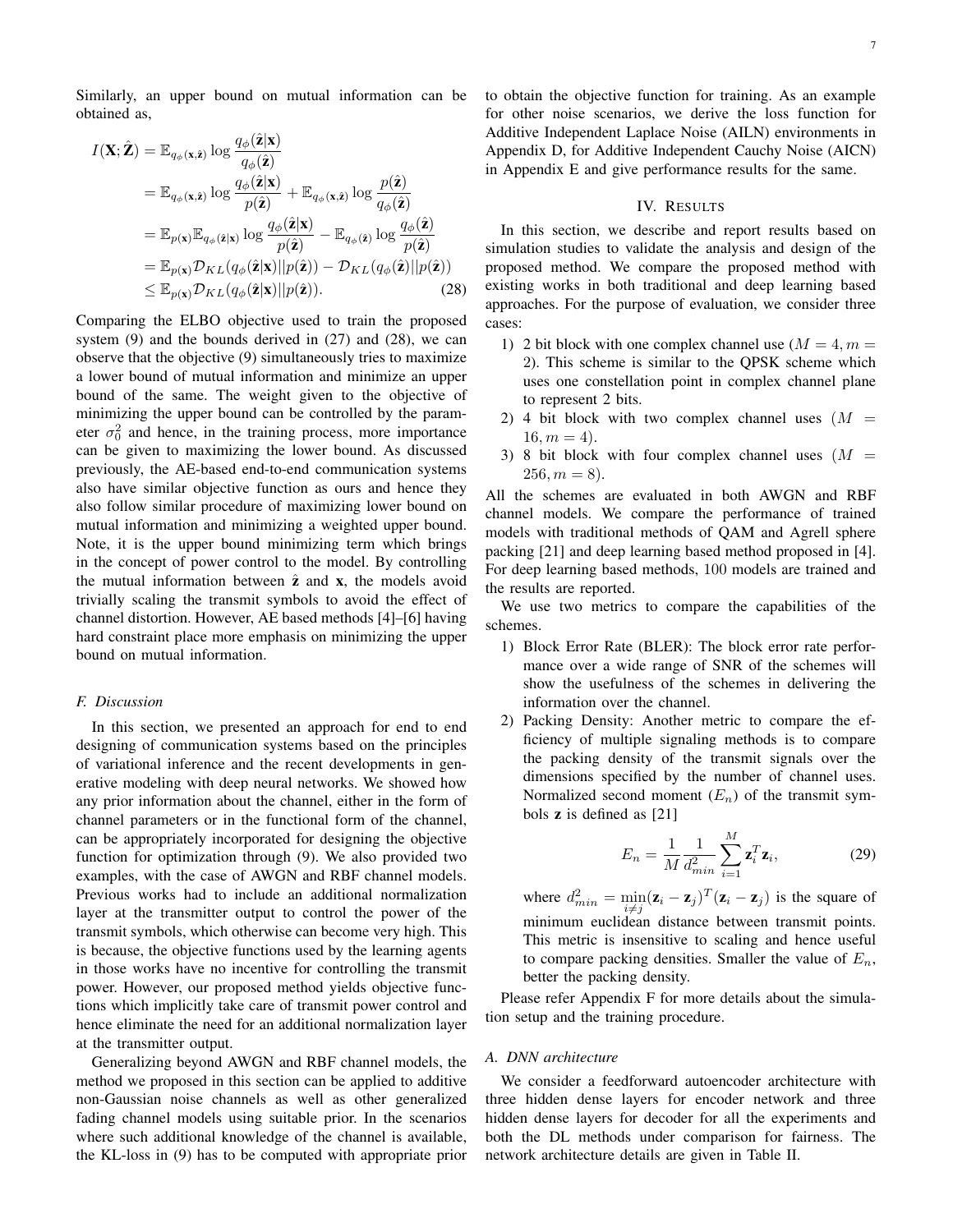





Fig. 5: Results for model with  $M = 16$ ,  $m = 4$  in AWGN channel

|                       | Layer Name     | Size | <b>Activation Function</b> |
|-----------------------|----------------|------|----------------------------|
|                       | Input Layer    | M    |                            |
|                       | Hidden $E1$    | 64   | <b>ReLU</b>                |
| Transmitter           | Hidden $E2$    | 32   | ReLU                       |
| (Encoder)             | Hidden $E3$    | 16   | ReLU                       |
|                       | Transmit Layer | m    | Linear for Proposed        |
|                       |                |      | Linear + BN for $[4]$      |
| Channel               |                |      | (16) for AWGN channel      |
|                       |                |      | (23) for RBF channel       |
| Receiver<br>(Decoder) | Hidden D1      | 16   | <b>ReLU</b>                |
|                       | Hidden D2      | 32   | ReLU                       |
|                       | Hidden D3      | 64   | ReLU                       |
|                       | Ouput Layer    | М    | Softmax                    |

TABLE II: Details of DNN architecture

Selection of activation functions for the network layers impact both the quality of the solution as well as the convergence properties of the model. Traditional activation functions including sigmoid, tanh restrict the activations to be in the range of [0, 1] and  $[-1, +1]$  respectively with saturating effects near the boundaries. These saturation effects can hinder gradient propagation through the layers. Recent works applying deep learning for communication systems modeling advocate the use of advanced activation functions like Rectified Linear Units (ReLU) [4], [5], Exponential Linear Units (ELU) [6] etc. We use ReLU for activation at our hidden layers, linear activation at the output of the encoder network and a softmax layer for output of the decoder network. The works in [4]– [6], [8] used a Batch Normalization (BN) layer at the output of the transmitter to control the power of the transmitted constellation. If this layer is not included, the model will try to transmit at uncontrollably higher powers to minimize the cross-entropy loss. However, the objective functions presented in this work, (19) and (26), includes an additional term to minimize the transmit power. Hence, the deep learning model is incentivized for doing power control at the learning phase and will control the constellation power according to the noise it observed and reconstruction likelihood during training. We used  $\sigma_0^2 = 1.0$  and  $\sigma_n^2 = 0.1$  while training the proposed model. Adam optimizer [22] with learning rate 0.01,  $\beta_1 = 0.99$  and  $\beta_2 = 0.999$  is used for training all models and each model is trained for 3000 epochs. The models using [4] are trained at an SNR of 10dB.

#### *B. Evaluation in AWGN channel*

The proposed method is evaluated in AWGN channel model given by (16). In this case, the objective function to optimize is given in (19). However, in a practical scenario, we would like to train the model without any assumptions on the channel model. To cover this case, we also provide results using the objective function developed assuming RBF channel (26). The results for different configurations under test are given in Fig. 4 - 6.

The BLER vs SNR performance of the models are given in Fig. 4a, Fig. 5a and Fig. 6a. Agrell [21] being the optimized sphere packing scheme found using search is able to perform better in all cases. Note that, in the case of one complex channel use, both Agrell and QAM scheme are the same. As the number of channel uses increases, the dimension of the sphere packing problem also increases, and it can be seen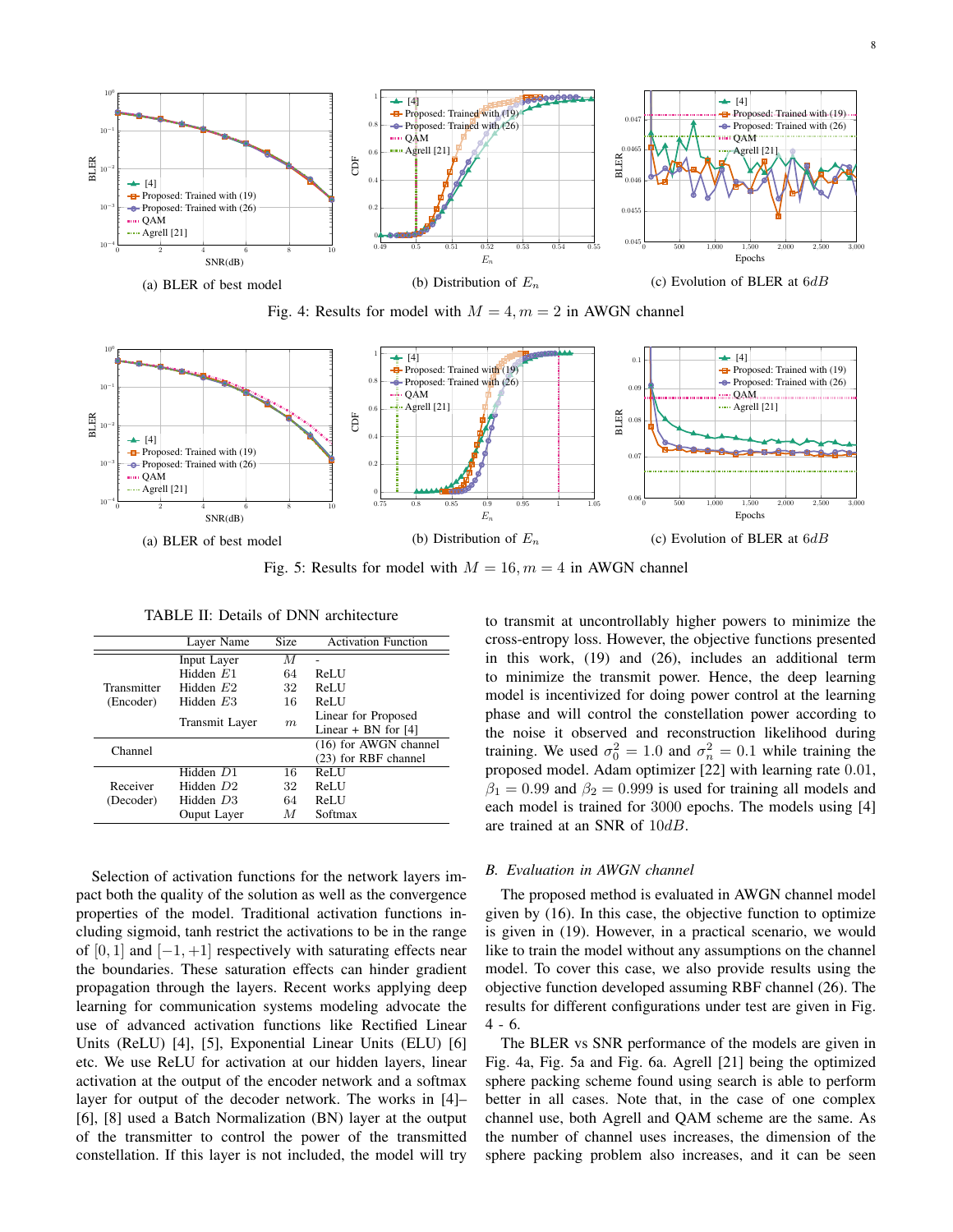





Fig. 7: Results for model with  $M = 4, m = 2$  in RBF channel

that the QAM scheme does not perform as good as the other methods in comparison and the gap between the performance of Agrell scheme and QAM scheme widens with an increase in the number of channel uses.

In all the cases, we can see that deep learning methods perform better than traditional QAM methods and are able to perform very close to the optimized Agrell schemes. Even with deep learning models, the performance compared to Agrell scheme widens as the dimension increases. Interestingly, both (19) and (26) provides equally good BLER performance in AWGN channel.

The distribution of surrogate metric for packing density  $E_n$ given by (29), for the trained models are given in Fig. 4b, Fig. 5b and Fig. 6b. We use kernel density estimation to smoothen the empirical histogram for packing density. In the case of single channel use  $(M = 4, m = 2)$ , traditional QAM and Agrell schemes are the optimal sphere packing schemes (with  $E_n = 0.5$ ) and DL methods are able to reach close to this. In the case of higher dimensions (Fig. 6b) , we can observe that the proposed objective function (26) is able to produce models with better  $E_n$  than traditional QAM approximately 90% of the instances while the procedure in [4] managed to produce such models only 70% of the time. From all the results, we can conclude that even though (26) is developed for RBF channel, it can used in AWGN channel as well.

Interesting observations emerge when we analyze the evolution of BLER of the models during the training phase (Fig. 4c, 5c and 6c). It can be observed that, in lower dimensions, the proposed loss functions are able to train the models faster than the method in [4], achieving lower BLERs early in the training. However, at higher dimensions (Fig. 6c), the proposed loss functions slightly lags behind the method in [4] but is eventually able to provide better BLER. These advantages during the training phase can be conclusively attributed to the new loss function developed in this work.

At high dimensions, usage of (19) results in high variability of packing density among trained models, as seen from Fig. 6b. Even though this presents a difficulty in using these method at high dimensions, objective discussed in (26) is able to train better models consistently when compared with [4].

#### *C. Evaluation in RBF channel*

For verifying the performance of the methods in the RBF channel model, the model described in (23) is used. We provide the results of optimizing the DNN using both the objectives, (19) and (26), in Fig. 7 - 9.

We need to used pilot symbols to obtain an estimate of channel coefficient  $h$  and the equalization is done prior to decoding as done in [6], [10]. The estimate of  $h$  obtained from pilot symbols affects decoding performance through noisy equalization. We used the same power per component as the constellation points to transmit the pilot symbol such that both the pilot components and the symbol components in the block experience the same SNR during transmission.

Traditional QAM and Agrell schemes are not optimized for RBF channels. As the number of channel uses increases, we can see that the DL methods are able to perform better than QAM and Agrell. The improvement in the case of DL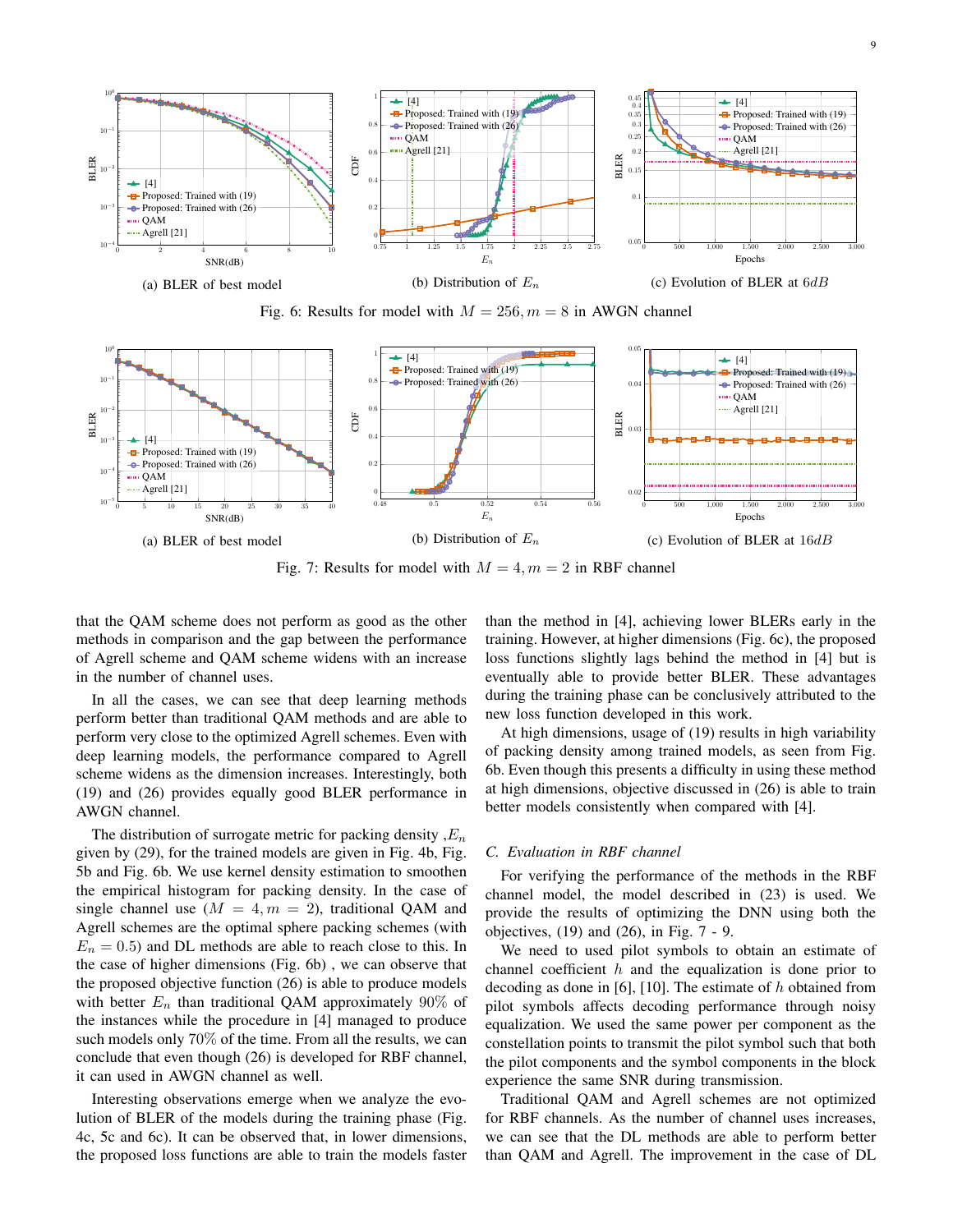





Fig. 9: Results for model with  $M = 256$ ,  $m = 8$  in RBF channel

methods can be attributed to the function approximation power of neural networks which learns to neutralize the effects of noisy channel equalization. Surprisingly, in RBF channel, the models trained with objective derived for AWGN model (19) is able to give performance close to the models using (26). However, the difference when one uses (26) is visible in the packing density of the learned models. At higher dimension (Fig. 9b), (26) is able to consistently produce better models when compared to (19). Although the method in [4] is able to produce models with less variation at higher dimensions, in lower dimensions (Fig. 7b and Fig. 8b), it suffers with high variability. The evolution of BLER of the trained models at 16dB is given in Fig. 7c, 8c and 9c. Interestingly, at low dimensions, the objective derived for AWGN channel model performs better that the objective for RBF model. Also, in all cases, the derived loss functions are able to provide a better BLER than the method in [4]. From all these results, we can conclude that using the objective (26) derived for RBF channel model can be expected to produce desired results consistently across different dimensions.

Based on the above, it can be inferred that the proposed method for end to end communication system design

- 1) Provides a solution which accounts for noise corrupted latent codes with a theoretical backing.
- 2) Consistently trains better models when compared to existing AE based methods.

Now we investigate the impact of hyperparameter  $\sigma_0^2$  and the input encoding for better insights into models and constellation labels.

# *D. Effect of*  $\sigma_0^2$

We used a prior of  $p(\hat{z}) = \mathcal{N}(0, \sigma_0^2 I)$  with variance per component  $\sigma_0^2$  during the derivation of objective functions (19) and (26). It can be easily seen from these objective functions that  $\sigma_0^2$  affects the weight given to the transmit symbol power term  $\sum_{m=1}^{\infty}$  $j=1$  $z_j^2$ . When prior variance  $\sigma_0^2$  is low, more weight is given to the transmit symbol power control term to reduce the transmit power and vice versa. However, a very low value of  $\sigma_0^2$  will aggressively optimize the transmit power such that the constellations learned will have transmit power close to 0. This affects the decoding process and increases the BLER.

Further, the numerical value of  $\sigma_0^2$  is also related to the noise power  $\sigma_n^2$ . When noise power  $\sigma_n^2$  is very high, the received symbol  $\hat{z}$  will be heavily distorted and hence a meaningful reconstruction of the transmitted symbol is difficult. This requires the models to transmit at higher power for learning to proceed which can be achieved by using higher numerical value for  $\sigma_0^2$ . When noise power is low, the magnitude of  $\sigma_0^2$ can be set to low value enabling one to use low power designs. Hence, one is required set the value of  $\sigma_0^2$  proportional to  $\sigma_n^2$ with  $\sigma_0^2 > \sigma_n^2$  to enable learning.

# *E. Recovering Gray codes*

In all the experiments discussed above, we used one-hot encoding to represent the symbols as done in previous works [4]–[6], [8] for comparability. In order to study the structure of constellations, we trained models in AWGN channel for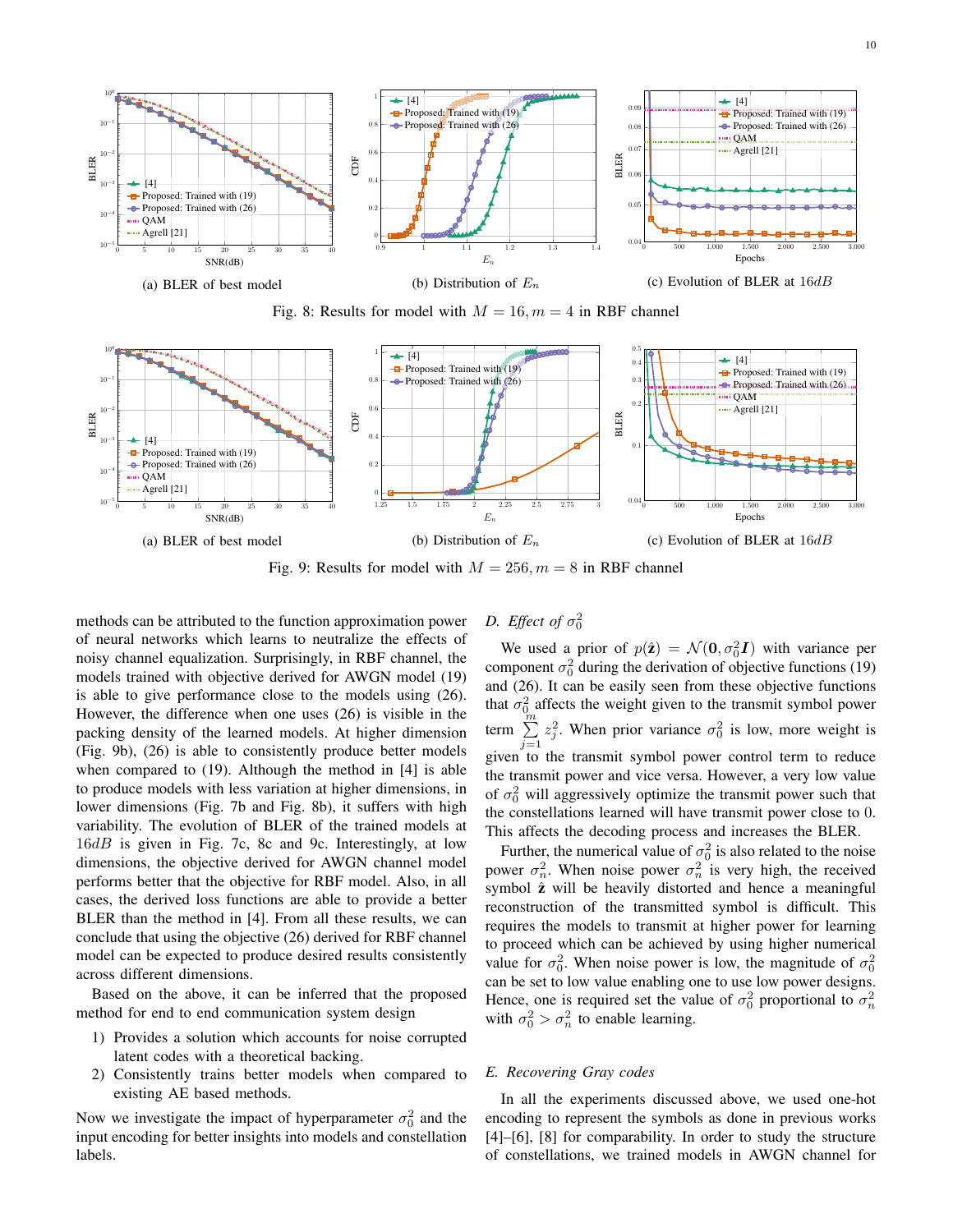

Fig. 10: Constellations trained for  $M = 16, m = 2$  using [4].

 $M = 16$  and  $m = 2$  using the method in [4]<sup>4</sup>. Two sample constellations learned by the method is given in Fig. 10. It can be observed that the symbols are well arranged in concentric circles maintaining sufficient distance between constellation points. This type of design is useful in optimizing BLER of the system. However, as close-by symbols change by multiple bit positions, this may not be optimized way to design if the system requirement is to improve BER. This constellation characteristic is the effect of choosing one-hot encoding for representing symbols at both input and output as in one-hot encoding, there is no incentive for the model to place symbols with only one bit changes near to each other.

However, by using the binary representation of the symbols and the reconstruction likelihood introduced in (15), the models will be able learn the concept of nearby symbols as the penalization forces all the bit positions to be correct. In this case, the objective function to train models in AWGN channel can be obtained by combining (15) and (17) and can be written as

$$
\max \left\{ \sum_{i=1}^{d} \left( x_i \log \hat{x}_i + (1 - x_i) \log(1 - \hat{x}_i) \right) - \frac{1}{2\sigma_0^2} \sum_{j=1}^{m} z_j^2 \right\}.
$$
\n(30)

As the input layer dimension is now reduced from 16 to 4, we used a small network with hidden layers in encoder having and 16 nodes, decoder having hidden layers with 16 and nodes and finally an output layer of 4 nodes with sigmoid activation function. Training is done for 500 epochs with other settings being similar to the one used in previous experiments. Sample constellations learned by this model is given in Fig. 11.

From the constellations given in Fig 11, it can be easily observed that both the models *learned* the concept of *gray coding*. Symbols are placed in the constellation in such a way that near-by symbols vary by only one bit. After training multiple models, we observed that constellations with concentric circle structure as in Fig. 11a is the most commonly learned

Fig. 11: Constellations trained for  $M = 16, m = 2$  with (30).

structure and the traditional grid-like structure as given in Fig. 11b occurs rarely. This shows that the loss function we use is having multiple local minima resulting in concentric structure and very few local minima resulting in a grid-like structure.

The use of explicit batchnormalization for constraining constellation energy in [4] results in one symbol being placed at point  $(0, 0)$  as visible in Fig. 10. This may produce practical difficulties during transmission as a symbol close to  $(0, 0)$ is similar to no signal at all. As the method proposed in this work includes constraining the constellation energy into the objective function (30), this problem is not observed in the trained models (As seen in Fig. 11). The placement of a symbol at  $(0, 0)$  will result in constellation with center symbol differing in multiple bit positions from the symbols in first concentric circle and suffering a higher reconstruction likelihood with (15). Hence the models learn to avoid such a placement and instead places all symbols on concentric circles in the gray coding scheme.

Interestingly, when the number of symbols increased while keeping the  $m = 2$ , the model learns to cheat the system by placing two symbols which differ by only one bit top of each other and hence maintaining two concentric circles of the constellation but suffering a higher BLER. A sample constellation when the model is trained using  $M = 32$  is given in Fig. 12a.



Fig. 12: Cheating behavior of model with variation in  $\sigma_0^2$ .

In Fig. 12a, the model learns to place symbols differing in second last bit (Eg:  $(0, 2), (29, 31)$ ). We used a value of  $\sigma_0^2 = 1.0$  for this experiment. This cheating behavior can be attributed to the symbol energy control term in objective (30). As discussed before, a low value of  $\sigma_0^2$  will give more

<sup>&</sup>lt;sup>4</sup> We chose  $m = 2$  for the simplicity of visualization as  $m > 2$  is difficult to visualize in 2D. Even though advanced methods like t-SNE can be used for high dimensional visualization and analyzing clustering behavior as done in [4], [6], it is a projection to a 2D plane and may not efficiently covey the placements of points in high dimensional space which we are trying to analyze here.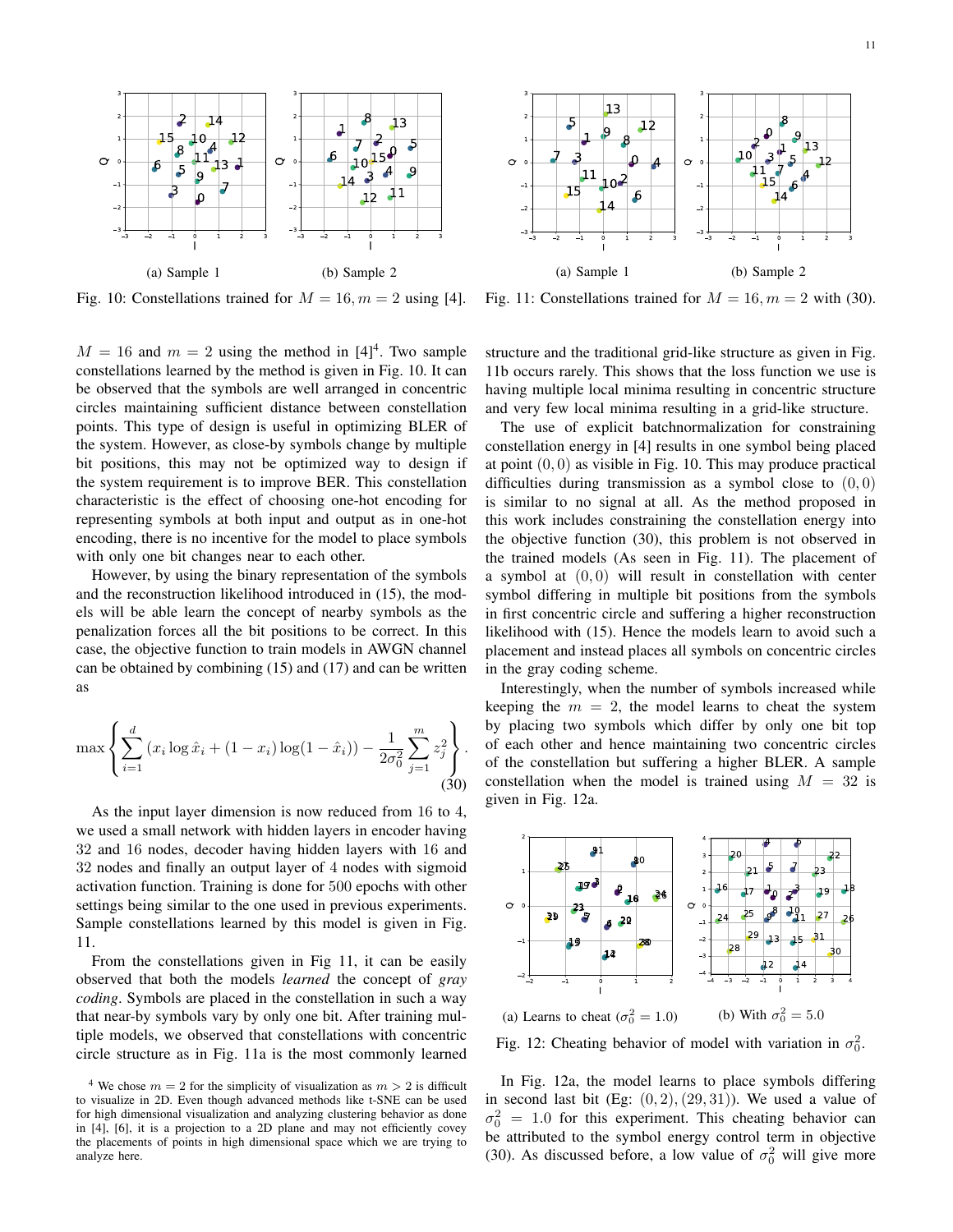importance to limiting the constellation transmit power and hence the model learns to place symbols on top of each other while sacrificing reconstruction likelihood. During our experiments, we observed that increasing the value of  $\sigma_0^2$  also improved the BER performance (as expected, because of more spread out constellation). By adjusting the value of  $\sigma_0^2 = 5.0$ , the model learns spread out the symbols while maintaining gray coding scheme as shown in Fig.12b. For this particular configuration under test,  $M = 32, m = 2$ , we observed that increasing  $\sigma_0^2$  beyond 5.0 does not help in improving bit error rate.

This behavior is observed when more bits are squeezed to transmit per channel use. It can be inferred that  $\sigma_0^2$  acts as a *honesty* parameter and when forcing the model to pack more bits per channel use, the model needs to have a high value for this parameter to avoid cheating behavior. As both M and  $\sigma_0^2$  are hyperparameters to be chosen during the system specification, this behavior can be easily handled by appropriately setting the value of  $\sigma_0^2$  at the design phase.

#### V. CONCLUDING REMARKS

This work proposed a method to perform end to end modeling of communication systems based on the principles of variational inference. Compared to the AE based systems existing in the literature, the proposed method explicitly accounts for the noise corruption of latent codes (transmitted symbols). Further, unlike the AE based works which have a normalization layer leading to hard constraints, we have adopted a soft constraint based approach. The proposed soft constraint approach enables models to explore better during the optimization process. Numerical simulation results show that the proposed method is able to train faster, provides competitive BLER performance and consistently better packing density compared to AE based designs. By modifying the loss function, it is shown that the concepts of gray coding can be learned.

#### APPENDIX A DERIVATION OF LOG-LIKELIHOOD OF DATA

This derivation is based on [18]. Noting that  $p_\theta(\mathbf{x})$  is constant with respect to  $q_{\phi}(\cdot)$ , we have

$$
\mathbb{E}_{p(\mathbf{x})} \log p_{\theta}(\mathbf{x}) = \mathbb{E}_{p(\mathbf{x})} \mathbb{E}_{q_{\phi}(\hat{\mathbf{z}}|\mathbf{x})} \log p_{\theta}(\mathbf{x})
$$
  
\n
$$
= \mathbb{E}_{p(\mathbf{x})} \mathbb{E}_{q_{\phi}(\hat{\mathbf{z}}|\mathbf{x})} \log \left( \frac{p_{\theta}(\mathbf{x}, \hat{\mathbf{z}})}{p_{\theta}(\hat{\mathbf{z}}|\mathbf{x})} \right)
$$
  
\n
$$
= \mathbb{E}_{p(\mathbf{x})} \mathbb{E}_{q_{\phi}(\hat{\mathbf{z}}|\mathbf{x})} \log \left( \frac{p_{\theta}(\mathbf{x}, \hat{\mathbf{z}})}{q_{\phi}(\hat{\mathbf{z}}|\mathbf{x})} \right) +
$$
  
\n
$$
\mathbb{E}_{p(\mathbf{x})} \mathbb{E}_{q_{\phi}(\hat{\mathbf{z}}|\mathbf{x})} \log \left( \frac{q_{\phi}(\hat{\mathbf{z}}|\mathbf{x})}{p_{\theta}(\hat{\mathbf{z}}|\mathbf{x})} \right)
$$
  
\n
$$
= \mathcal{L}_{\theta, \phi}(\mathbf{x}) + \mathbb{E}_{p(\mathbf{x})} \mathcal{D}_{KL}(q_{\phi}(\hat{\mathbf{z}}|\mathbf{x}) || p_{\theta}(\hat{\mathbf{z}}, \mathbf{x})).
$$

# APPENDIX B DERIVATION OF OBJECTIVE FUNCTION FOR AWGN CHANNEL

The KL-divergence between two normal distributions with  $\mu \in \mathbb{R}^m$  is given by

$$
\mathcal{D}_{KL} \left( \mathcal{N}(\boldsymbol{\mu}_1, \boldsymbol{\Sigma}_1) || \mathcal{N}(\boldsymbol{\mu}_2, \boldsymbol{\Sigma}_2) \right)
$$
\n
$$
= \frac{1}{2} \left[ tr(\boldsymbol{\Sigma}_2^{-1} \boldsymbol{\Sigma}_1) + (\boldsymbol{\mu}_2 - \boldsymbol{\mu}_1)^T \boldsymbol{\Sigma}_2^{-1} (\boldsymbol{\mu}_2 - \boldsymbol{\mu}_1) - m + \log \frac{|\boldsymbol{\Sigma}_2|}{|\boldsymbol{\Sigma}_1|} \right].
$$
\n(31)

For AWGN model, we have  $q_{\phi}(\mathbf{z}|\mathbf{x}) = \mathcal{N}(\mathbf{z}, \sigma_n^2 \mathbf{I}_m)$  and  $p(\hat{\mathbf{z}}) = \mathcal{N}(\mathbf{0}_m, \sigma_0^2 \mathbf{I}_m)$ . Hence the KL Loss term in (9) can be computed as

$$
\mathcal{D}_{KL}(q_{\phi}(\hat{\mathbf{z}}|\mathbf{x})||p(\hat{\mathbf{z}})) = \mathcal{D}_{KL}\left(\mathcal{N}(\mathbf{z}, \sigma_n^2 \mathbf{I}_m)||\mathcal{N}(\mathbf{0}_m, \sigma_0^2 \mathbf{I}_m)\right)
$$
  
\n
$$
= \frac{1}{2}\left[Tr\left((\sigma_0^2 \mathbf{I}_m)^{-1}\sigma_n^2 \mathbf{I}_m\right) + \mathbf{z}^T(\sigma_0^2 \mathbf{I}_m)^{-1}\mathbf{z} - m + \log\frac{|\sigma_0^2 \mathbf{I}_m|}{|\sigma_n^2 \mathbf{I}_m|}\right]
$$
  
\n
$$
= \frac{1}{2}\left[m\frac{\sigma_n^2}{\sigma_0^2} + \frac{1}{\sigma_0^2}\mathbf{z}^T \mathbf{z} - m + m\log\frac{\sigma_0^2}{\sigma_n^2}\right]
$$
  
\n
$$
= \frac{1}{2\sigma_0^2}\sum_{j=1}^m z_j^2 - \frac{m}{2}\left(1 - \frac{\sigma_n^2}{\sigma_0^2} + \log\frac{\sigma_n^2}{\sigma_0^2}\right).
$$
 (32)

### APPENDIX C DERIVATION OF OBJECTIVE FUNCTION FOR RBF CHANNEL

Noting that  $\mu_1 = \mu_2 = 0_m$ ,  $\Sigma_1 = \frac{1}{2} (\mathbf{z} \mathbf{z}^T - \mathbf{J} \mathbf{z} \mathbf{z}^T \mathbf{J}) +$  $\sigma_n^2 \mathbf{I}_m$  and  $\Sigma_2 = \sigma_0^2 \mathbf{I}_m$ , we have

$$
\mathcal{D}_{KL}(q_{\phi}(\hat{\mathbf{z}}|\mathbf{x})||p(\hat{\mathbf{z}}))
$$
  
=  $\mathcal{D}_{KL}\left(\mathcal{N}\left(\mathbf{0}_m, \frac{1}{2} \left(\mathbf{z}\mathbf{z}^T - \mathbf{J}\mathbf{z}\mathbf{z}^T\mathbf{J}\right) + \sigma_n^2 \mathbf{I}_m\right) ||$   
 $\mathcal{N}(\mathbf{0}_m, \sigma_0^2 \mathbf{I}_m)).$ 

Simplifying,

$$
tr(\Sigma_2^{-1}\Sigma_1) = tr\left((\sigma_0^2 I_m)^{-1} \left(\frac{1}{2} (\mathbf{z}\mathbf{z}^T - \mathbf{J}\mathbf{z}\mathbf{z}^T \mathbf{J}) + \sigma_n^2 I_m\right)\right)
$$
  
\n
$$
= \frac{1}{2\sigma_0^2} tr(\mathbf{z}\mathbf{z}^T - \mathbf{J}\mathbf{z}\mathbf{z}^T \mathbf{J}) + \frac{\sigma_n^2}{\sigma_0^2} tr(I_m)
$$
  
\n
$$
= \frac{1}{2\sigma_0^2} \left[ tr(\mathbf{z}\mathbf{z}^T) - tr(\mathbf{J}\mathbf{z}\mathbf{z}^T \mathbf{J}) \right] + m\frac{\sigma_n^2}{\sigma_0^2}
$$
  
\n
$$
= \frac{1}{2\sigma_0^2} \left[ tr(\mathbf{z}\mathbf{z}^T) - tr(\mathbf{J}\mathbf{J}\mathbf{z}\mathbf{z}^T) \right] + m\frac{\sigma_n^2}{\sigma_0^2}
$$
  
\n
$$
= \frac{1}{2\sigma_0^2} \left[ tr(\mathbf{z}\mathbf{z}^T) + tr(\mathbf{z}\mathbf{z}^T) \right] + m\frac{\sigma_n^2}{\sigma_0^2}
$$
  
\n
$$
= \frac{1}{\sigma_0^2} \sum_{j=1}^m z_j^2 + m\frac{\sigma_n^2}{\sigma_0^2}.
$$
 (33)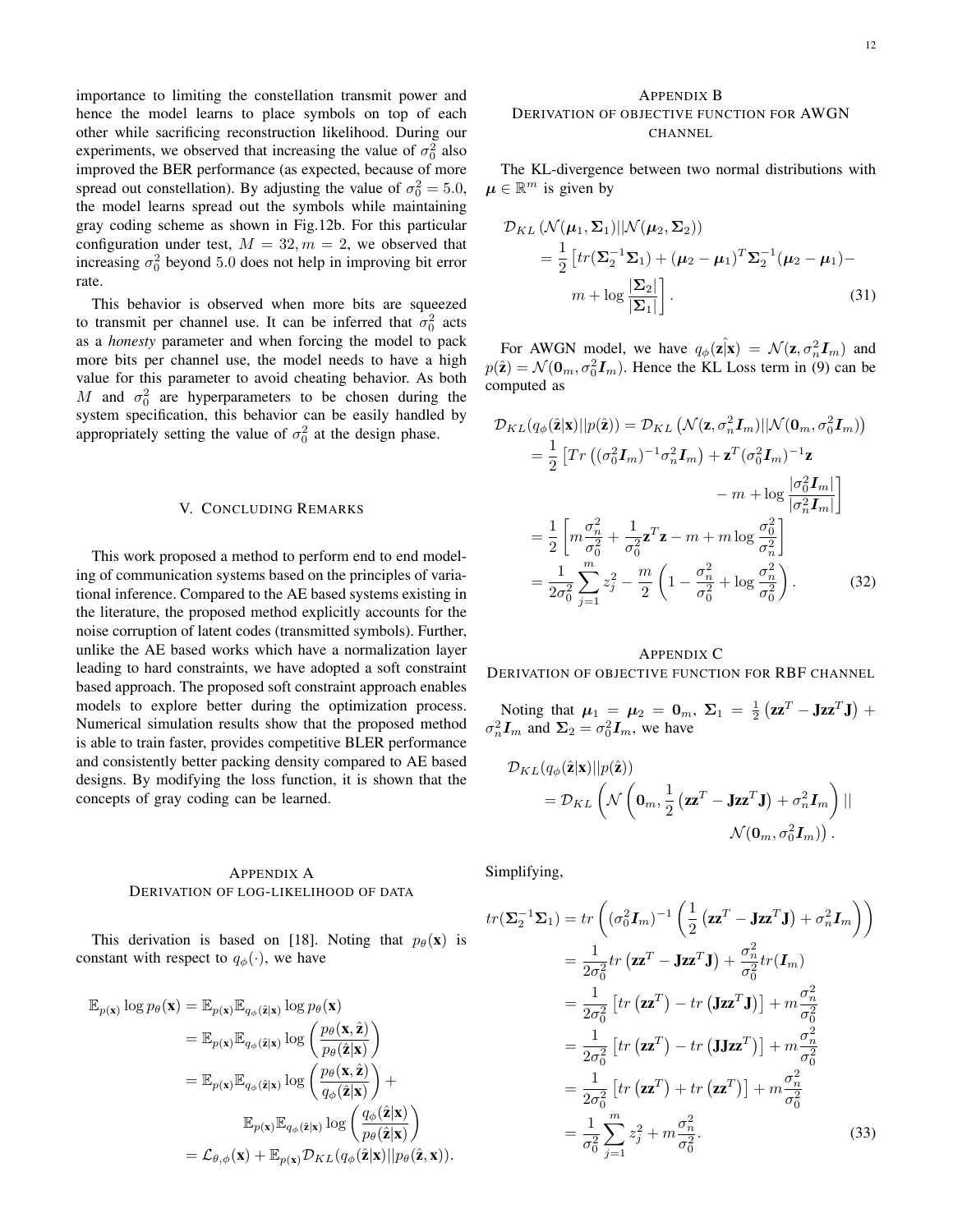Also, we have  $\log |\Sigma_2| = \log |\sigma_0^2 I_m| = m \log(\sigma_0^2)$  and

$$
\log |\mathbf{\Sigma}_{1}| = \log \left| \frac{1}{2} \left( \mathbf{z} \mathbf{z}^{T} - \mathbf{J} \mathbf{z} \mathbf{z}^{T} \mathbf{J} \right) + \sigma_{n}^{2} \mathbf{I}_{m} \right|
$$
  
\n
$$
= \log \left| \frac{1}{2} \left( \mathbf{z} \mathbf{z}^{T} + \mathbf{J} \mathbf{z} (\mathbf{J} \mathbf{z})^{T} \right) + \sigma_{n}^{2} \mathbf{I}_{m} \right| \quad (\because \mathbf{J}^{T} = -\mathbf{J})
$$
  
\n
$$
= \log \left( (\sigma_{n}^{2})^{m} \left( 1 + \frac{1}{\sigma_{n}^{2}} \mathbf{z} \mathbf{z}^{T} + \frac{1}{4 \sigma_{n}^{4}} \left( \mathbf{z} \mathbf{z}^{T} \right)^{2} \right) \right)
$$
  
\n
$$
= \log \left( (\sigma_{n}^{2})^{m} \left( 1 + \frac{1}{2 \sigma_{n}^{2}} \mathbf{z} \mathbf{z}^{T} \right)^{2} \right)
$$
  
\n
$$
= m \log(\sigma_{n}^{2}) + 2 \log \left( 1 + \frac{1}{2 \sigma_{n}^{2}} \sum_{j=1}^{m} z_{j}^{2} \right). \tag{34}
$$

Combining (31), (33) and (34), we get

$$
\mathcal{D}_{KL}\left(\mathcal{N}\left(\mathbf{0}_m, \frac{1}{2}\left(\mathbf{z}\mathbf{z}^T - \mathbf{J}\mathbf{z}\mathbf{z}^T\mathbf{J}\right) + \sigma_n^2 \mathbf{I}_m\right) ||\mathcal{N}(\mathbf{0}_m, \sigma_0^2 \mathbf{I}_m)\right)
$$
\n
$$
= \frac{1}{2}\left[\frac{1}{\sigma_0^2}\mathbf{z}\mathbf{z}^T + m\frac{\sigma_n^2}{\sigma_0^2} - m + m\log(\sigma_0^2)\right]
$$
\n
$$
-m\log(\sigma_n^2) - 2\log\left(1 + \frac{1}{2\sigma_n^2}\mathbf{z}\mathbf{z}^T\right)\right]
$$
\n
$$
= \frac{1}{2}\left[\frac{1}{\sigma_0^2}\mathbf{z}\mathbf{z}^T - m + m\frac{\sigma_n^2}{\sigma_0^2} - m\log\frac{\sigma_n^2}{\sigma_0^2}\right]
$$
\n
$$
-2\log\left(1 + \frac{1}{2\sigma_n^2}\mathbf{z}\mathbf{z}^T\right)\right]
$$
\n
$$
= \frac{1}{2\sigma_0^2}\sum_{j=1}^m z_j^2 - \frac{m}{2}\left(1 - \frac{\sigma_n^2}{\sigma_0^2} + \log\frac{\sigma_n^2}{\sigma_0^2}\right)
$$
\n
$$
- \log\left(1 + \frac{1}{2\sigma_n^2}\sum_{j=1}^m z_j^2\right).
$$
\n(35)

# APPENDIX D TRAINING MODELS IN LAPLACE NOISE ENVIRONMENTS

Laplace noise distribution is one of the popular noise models used in communication systems to capture the non-Gaussian impulsive behavior of signal corruption [23]–[25]. Laplace noise model has been found useful modeling the signal corruption in cases of indoor and outdoor communications, ultrawideband wireless systems, multi-user interference, etc (see [24] and references therein). The probability density function of a Laplace random variable with mean  $\mu$  and variance  $2\sigma_n^2$ is defined as [24]

$$
\mathcal{L}(x; \mu, \sigma_n) = \frac{1}{2\sigma_n} \exp\left(-\frac{|x - \mu|}{\sigma_n}\right). \tag{36}
$$

The KL-divergence between two Laplace distributions can be derived as

$$
\mathcal{D}_{KL}(\mathcal{L}(x; \mu_1, \sigma_1) || \mathcal{L}(y; \mu_2, \sigma_2)) = \frac{\sigma_1}{\sigma_2} \left( \exp\left(-\frac{|\mu_1 - \mu_2|}{\sigma_1}\right) - \left(1 - \frac{|\mu_1 - \mu_2|}{\sigma_1}\right)\right) + \frac{\sigma_1}{\sigma_2} - 1 - \log\left(\frac{\sigma_1}{\sigma_2}\right). \tag{37}
$$

Following the model in [24], the KL-loss term in (9) can be computed as

$$
\mathcal{D}_{KL}(q_{\phi}(\hat{\mathbf{z}}|\mathbf{x})||p(\hat{\mathbf{z}})) = \mathcal{D}_{KL}(\mathcal{L}(\hat{\mathbf{z}};\mathbf{z},\sigma_n^2)||\mathcal{L}(\hat{\mathbf{z}};\mathbf{0},\sigma_n^2))
$$
\n
$$
= \frac{\sigma_n}{\sigma_0} \sum_{i=1}^m \exp\left(-\frac{|z_i|}{\sigma_n}\right) - \frac{1}{\sigma_0} \sum_{i=1}^m |z_i| - m \log \frac{\sigma_n}{\sigma_0} - m
$$
\n
$$
= \sum_{i=1}^m \left(\frac{\sigma_n}{\sigma_0} \left(\exp\left(-\frac{|z_i|}{\sigma_n}\right) - \left(1 - \frac{|z_i|}{m}\right)\right)\right)
$$
\n
$$
+ \frac{\sigma_n}{\sigma_0} - 1 - \log \frac{\sigma_n}{\sigma_0}\right). \tag{38}
$$

This can be upper bounded using [26, Lemma 2.5],

$$
\mathcal{D}_{KL}(q_{\phi}(\hat{\mathbf{z}}|\mathbf{x})||p(\hat{\mathbf{z}})) \leq \frac{\mathbf{z}^T \mathbf{z}}{2\sigma_n \sigma_0} + \frac{m}{7} \left(\frac{\sigma_0^2}{\sigma_n^2} - 1\right)^2 \frac{\sigma_n^2}{\sigma_0^2}.
$$
 (39)

In our experiments, we found that using (39) instead of (38) helps the model to learn fast. We suspect this is because of the  $L_1$  term in (38) making the loss surface difficult to optimize over, while the upper bound in (39) creates a smooth loss surface. Hence the objective function to train the models under Laplace noise can be written as,

$$
\max_{\boldsymbol{\theta}_T, \boldsymbol{\theta}_R} \left\{ \sum_{\mathbf{x} \in \mathbf{X}} \left( \log(p_\mathbf{x}) - \frac{1}{2\sigma_n \sigma_0} \sum_{j=1}^m z_j^2 \right) \right\}.
$$
 (40)



Fig. 13: BLER Performance in Laplace noise for  $M =$  $16, m = 4.$ 

The BLER performance of the proposed method with traditional methods for  $M = 16$ ,  $m = 4$  scheme is given in Fig. 13. Agrell signalling scheme [21] is designed to be optimal for AWGN noise and in the case of additive Laplace noise, we can see that the proposed method is able to given better BLER performance.

#### APPENDIX E

#### TRAINING MODELS IN CAUCHY NOISE ENVIRONMENTS.

Cauchy noise distribution is a popular choice for modeling impulsive noise in communication systems [27], [28]. However, the undefined nature of first and second moments of Additive Independent Cauchy Noise (AICN) makes the analysis of such systems extremely difficult. The probability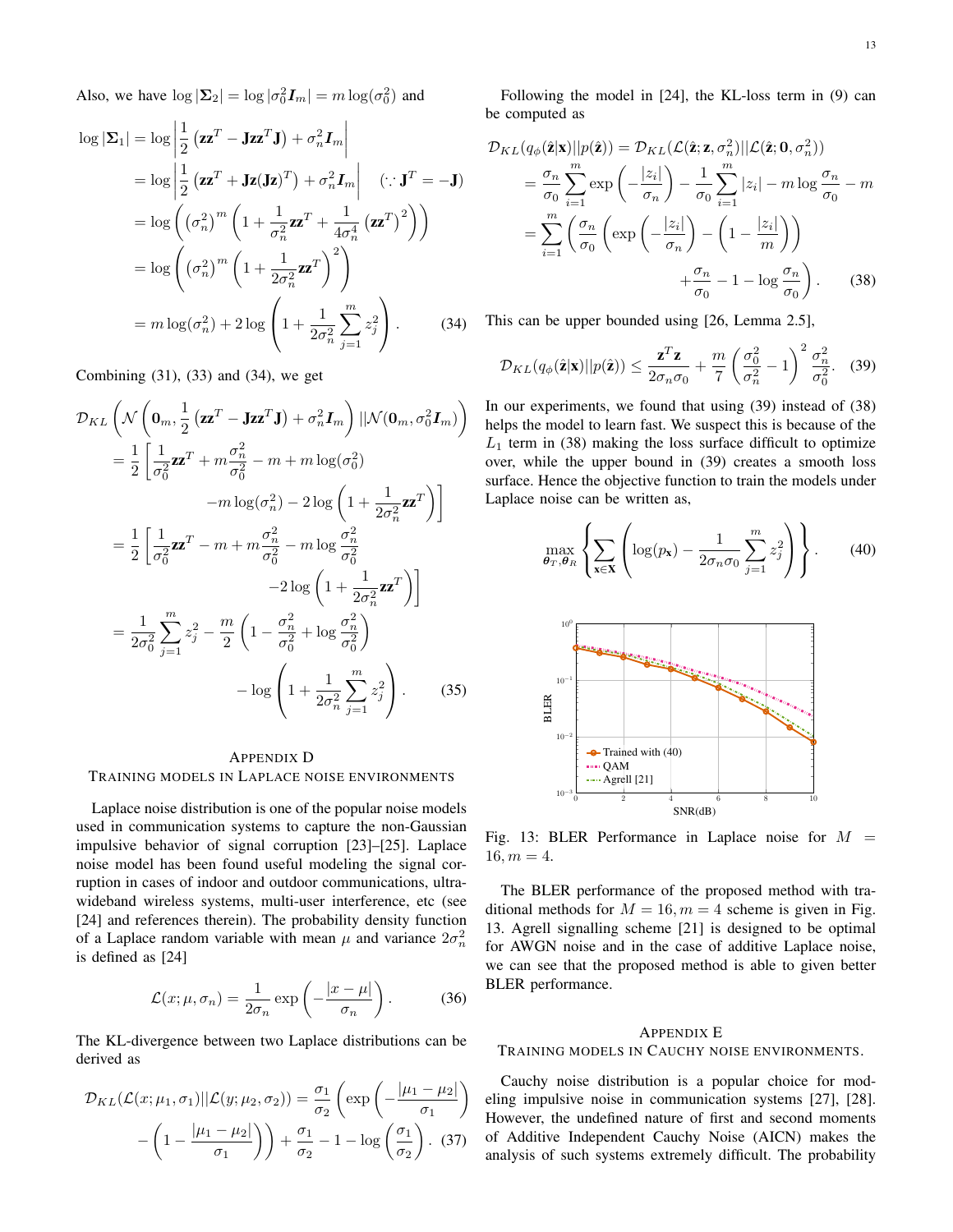density function of AICN with location parameter  $\delta$  and scale (dispersion) parameter  $\gamma$  is given by [29]:

$$
\mathcal{C}(x;\delta,\gamma) = \frac{1}{\pi} \frac{\gamma}{\gamma^2 + (x-\delta)^2}.
$$
 (41)

The KL divergence between two Cauchy distributions can be shown as [30]:

$$
\mathcal{D}_{KL}(\mathcal{C}(x;\delta_1,\gamma_1)||\mathcal{C}(x;\delta_2,\gamma_2)) = \log \frac{(\gamma_1 + \gamma_2)^2 + (\delta_1 - \delta_2)^2}{4\gamma_1\gamma_2}
$$
\n(42)

In this experiment, we consider non-isometric Cauchy noise in m-dimensions and the KL-divergence between the received symbol (with dispersion  $\gamma_n$  per component)  $q_\phi(\hat{\mathbf{z}}; \mathbf{z}, \gamma_n)$  =  $\mathcal{C}(\hat{\mathbf{z}}; \mathbf{z}, \gamma_n)$  and 0-location prior with  $p(\hat{\mathbf{z}}) = \mathcal{C}(\hat{\mathbf{z}}; \mathbf{0}, \gamma_0)$  can be derived as:

$$
\mathcal{D}_{KL}(q_{\phi}(\hat{\mathbf{z}}; \mathbf{z}, \gamma_n)||p(\hat{\mathbf{z}})) = \sum_{i=1}^{m} \log \frac{(\gamma_n + \gamma_0)^2 + z_i^2}{4\gamma_n \gamma_0}.
$$
 (43)

Combining this with the objective function derived in (9) and using one-hot encoding, the objective for training models in Cauchy noise can be shown as

$$
\max_{\boldsymbol{\theta}_T, \boldsymbol{\theta}_R} \left\{ \sum_{\mathbf{x} \in \mathbf{X}} \left( \log(p_\mathbf{x}) - \sum_{i=1}^m \log \frac{(\gamma_n + \gamma_0)^2 + z_i^2}{4\gamma_n \gamma_0} \right) \right\}.
$$
 (44)

As the second moment of Cauchy distribution is undefined, the traditional definition of SNR is not applicable. Geometric SNR (G-SNR) is developed as an alternative to capture the noise strength and for a unit energy transmit symbol, G-SNR is defined as [31]

$$
G-SNR = \frac{1}{2C_g} \frac{1}{\gamma^2},\tag{45}
$$

where  $C_q \approx 1.78$ .



Fig. 14: BLER Performance in Cauchy noise for  $M =$  $16, m = 4.$ 

The BLER performance of proposed method when compared to traditional constellation designs in non-isometric channel is given in Fig. 14 for the case of  $M = 16$  and  $m = 4$ . The models are trained with  $\gamma_0 = 5.00$  as we observed that lower value of prior dispersion adversely affect the learning process. As Cauchy noise is very impulsive in nature, we can see that the BLER is also quite higher than that in other channels like AWGN, RBF etc for traditional constellations of QAM and Agrell. However, we can see that the proposed deep learning method is able to provide a huge margin in BLER over the traditional methods in Additive Independent Cauchy Noise channel.

# APPENDIX F DETAILS OF SIMULATION SETUP

. traditional methods. We used Tensorflow-1.12 to implement deep learning models. All training is done in a desktop-class computer with Intel Core  $i7@2.4GHz$  CPU and  $16GB$  RAM and no GPU. For BLER results, the transmission of blocks are simulated until 500 block errors are observed, for both DL methods and

While training in AWGN channel, even though the training set of symbols remained the same, we added different noise samples to each training point at each epoch. Similarly, for RBF channel, we used different values of channel coefficients  $h$  and noise samples at each epoch. This technique can reduce model overfitting as well as reduce the chances of getting stuck in saddle points.

While training RBF models, we used equalization to condition the received symbol before feeding to the decoder network. We used a constant pilot symbol of  $(1, 1)$  at transmission for equalization during the training phase. As the models trained by the proposed methods do not guarantee constellation of specific energy, we need to appropriately modify the pilot energy during the testing phase. During the testing phase, we maintained the per-component power of pilot to be equal to the average per component power of transmit symbols. This way, we can ensure that both pilot and data symbols experience the same SNR during testing. Pilot boosting can be used to improve that estimation of channel coefficients and hence BLER but is out of the scope of this work.

#### APPENDIX G TRAINING MODELS IN REAL CHANNELS

Since we assumed the knowledge of the channel and used a model-based simulation system, we were able to train the system with actual gradients. However, in a real system, the channel impairments will be an unknown layer on the network and hence backpropagation of gradients from receiver to transmitter is not possible using traditional optimization techniques used by the deep learning community. Specific to the wireless communication domain, a few practical techniques are developed by the community to mitigate this problem and few of them are discussed below. This includes fine-tuning the receiver decoder with real channel [5], using GANs [32] to approximate the channel behavior [9], [10], approximating the channel gradients [8] by perturbation, perturbing the transmitter outputs [6] etc. We can replace the optimization objectives in these works with the objective function given in (13) and any of the following techniques can be used for model-free training with no further changes.

A comparison of the performance of models trained using the model-aware technique using explicit channel model (trained using Adam, with knowledge of channel function  $h(\cdot)$  and  $\theta_C$ ) and model-free technique proposed in [6] with objective function (26) is given in Fig. 15. Here,  $\sigma$  is the standard deviation of the Gaussian perturbation applied at the transmitter output. We can observe that the BLER performance (Fig. 15a) of models trained using [6] is almost the same as the models which require channel knowledge (trained using